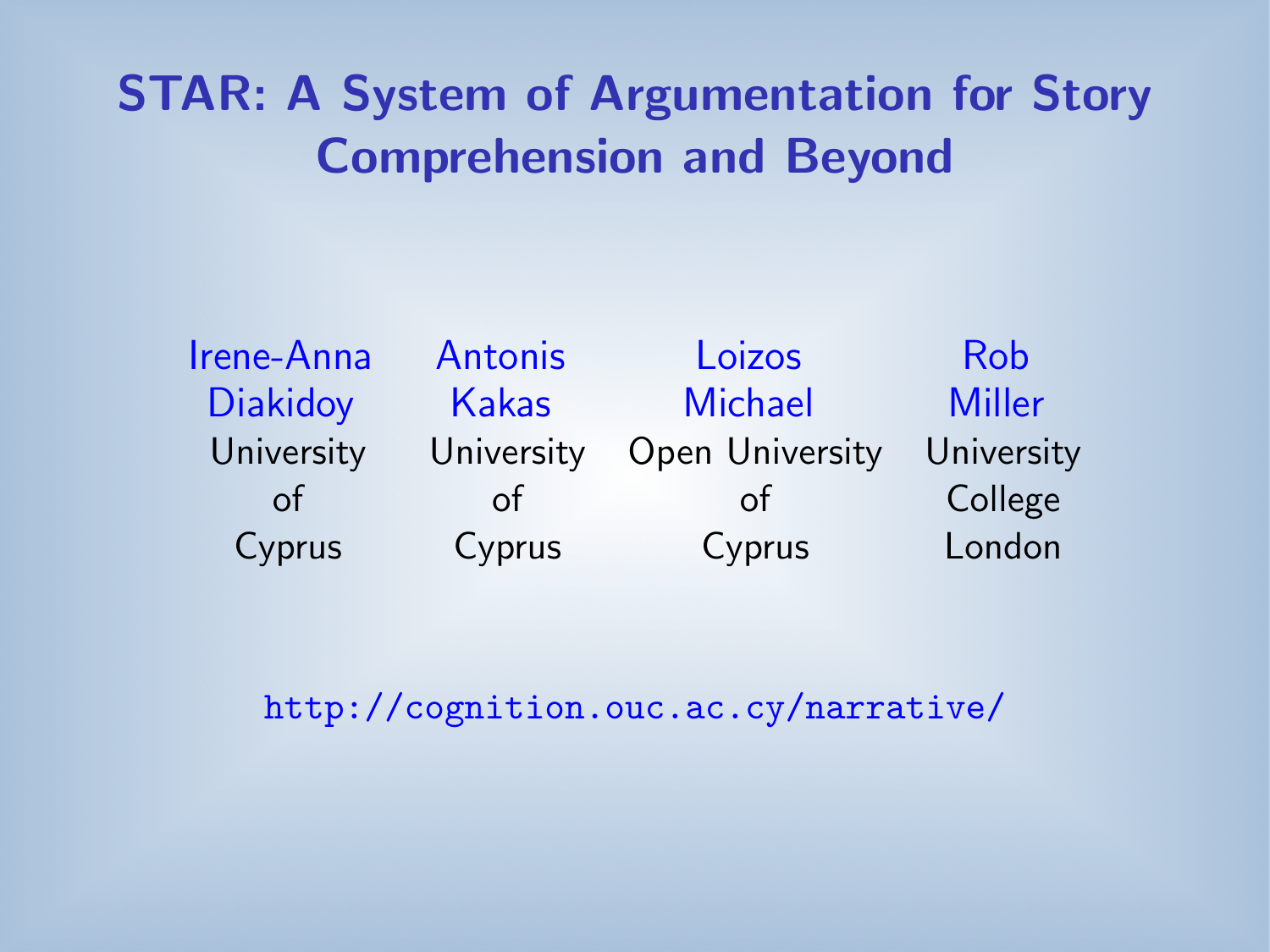# STAR: STory comprehension through ARgumentation

#### • Motivation

- $\circ$  Is argumentation useful for some aspects of automated narrative comprehension?
- $\Diamond$  How can theories of narrative comprehension and story understanding from **psychology** help in the design of such systems?
- $\Diamond$  The need for a tool to use in **empirical studies**.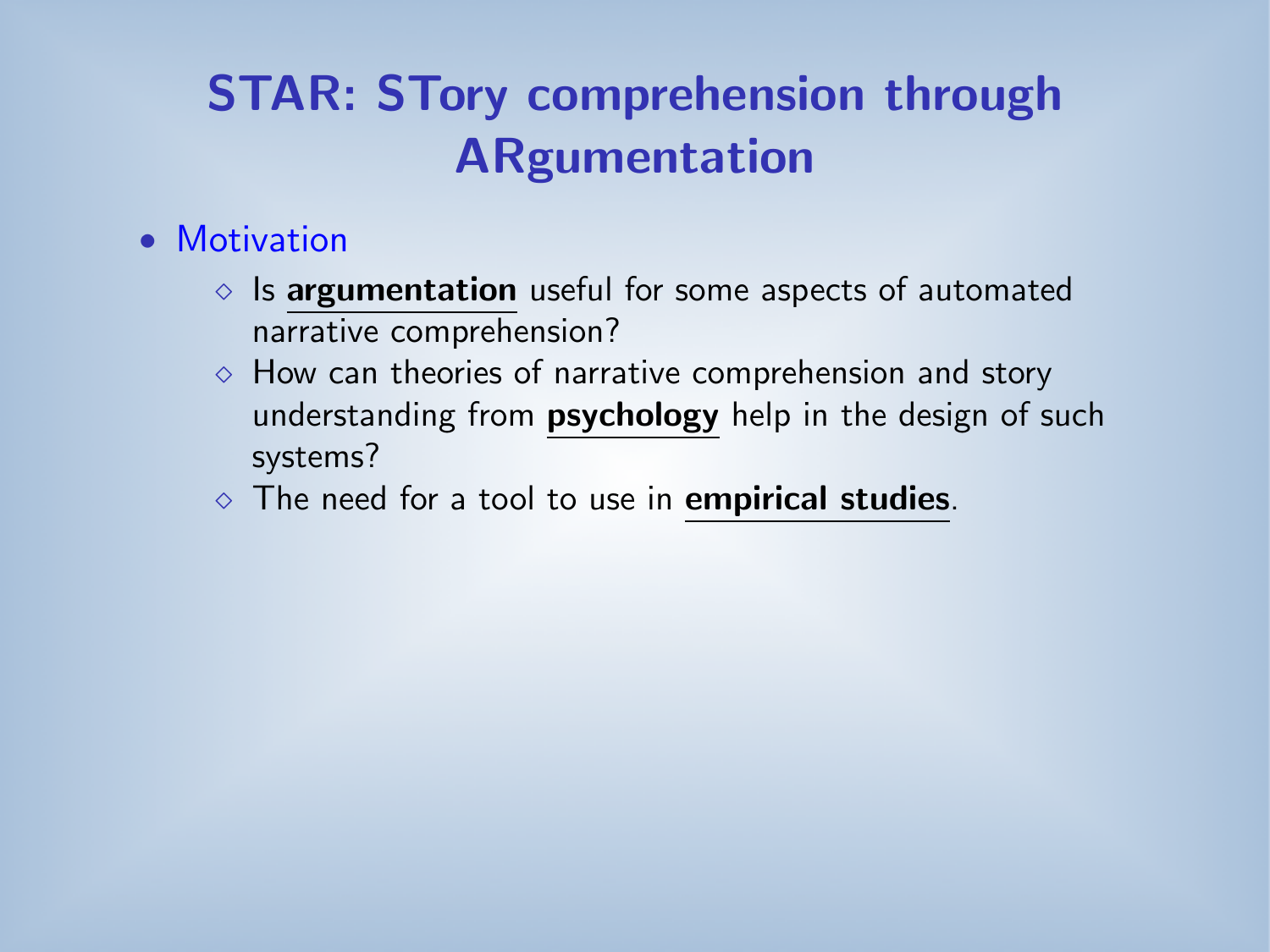# STAR: STory comprehension through ARgumentation

#### • Motivation

- $\circ$  Is argumentation useful for some aspects of automated narrative comprehension?
- $\Diamond$  How can theories of narrative comprehension and story understanding from **psychology** help in the design of such systems?
- $\Diamond$  The need for a tool to use in **empirical studies**.
- Theoretical Basis of *STAR* 
	- $\Diamond$  Argumentation-based semantics/computation: operates on a narrative, a set of association rules, and a priority relation among rules.
	- $\Diamond$  Inbuilt general notions of **persistence** and **causality** inspired by reasoning about actions research.
	- $\Diamond$  Builds and adapts a **comprehension model** as parts of the story/narrative are sequentially input.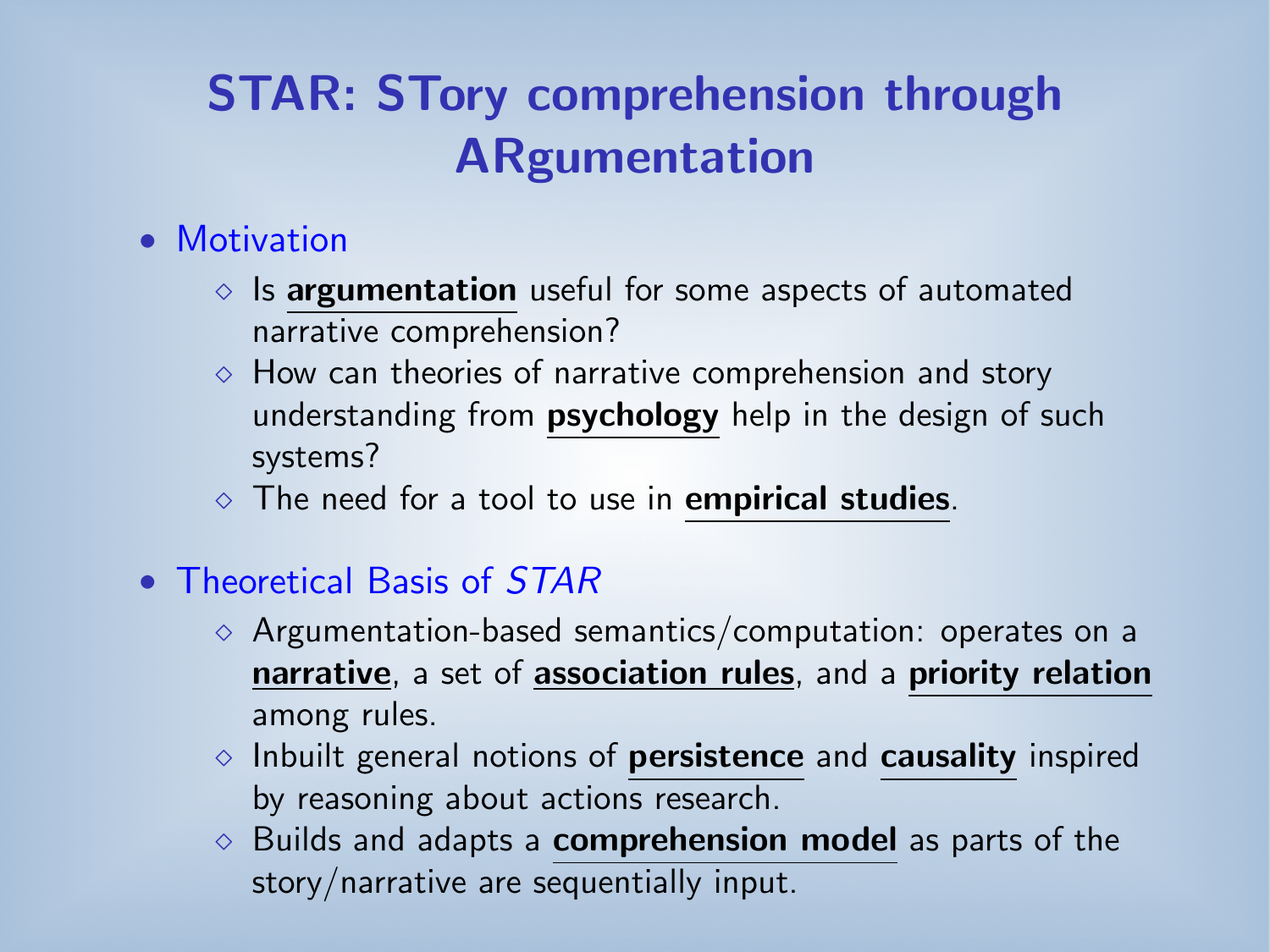### Story Input in STAR

We have run *STAR* on small stories consisting of one or two paragraphs and 5 to 10 or so sentences.

```
"Ann rang the doorbell. ...., ... .... .. ... .... ........
.., ... .. .... ... ..... ... ...... .. ... ..... ... ... .......
.... ...... ....... ... ........ ... ... ..., ... ........, .. ...
..... .... ...... ... .... ... ..... ... ... ... ... ... ... ... ....
       .. .... .. ... ..... ... ....... .... ... ... ..... .... .... ... ...
              .... ... ... ... ... ..... ... ...... ... ... ... ... ...
... ..... .. ..... .. ... ...
```
STAR enables the input of stories to be staggered, and dispersed with questions which give an insight into the comprehension model that *STAR* builds and modifies as the story progresses.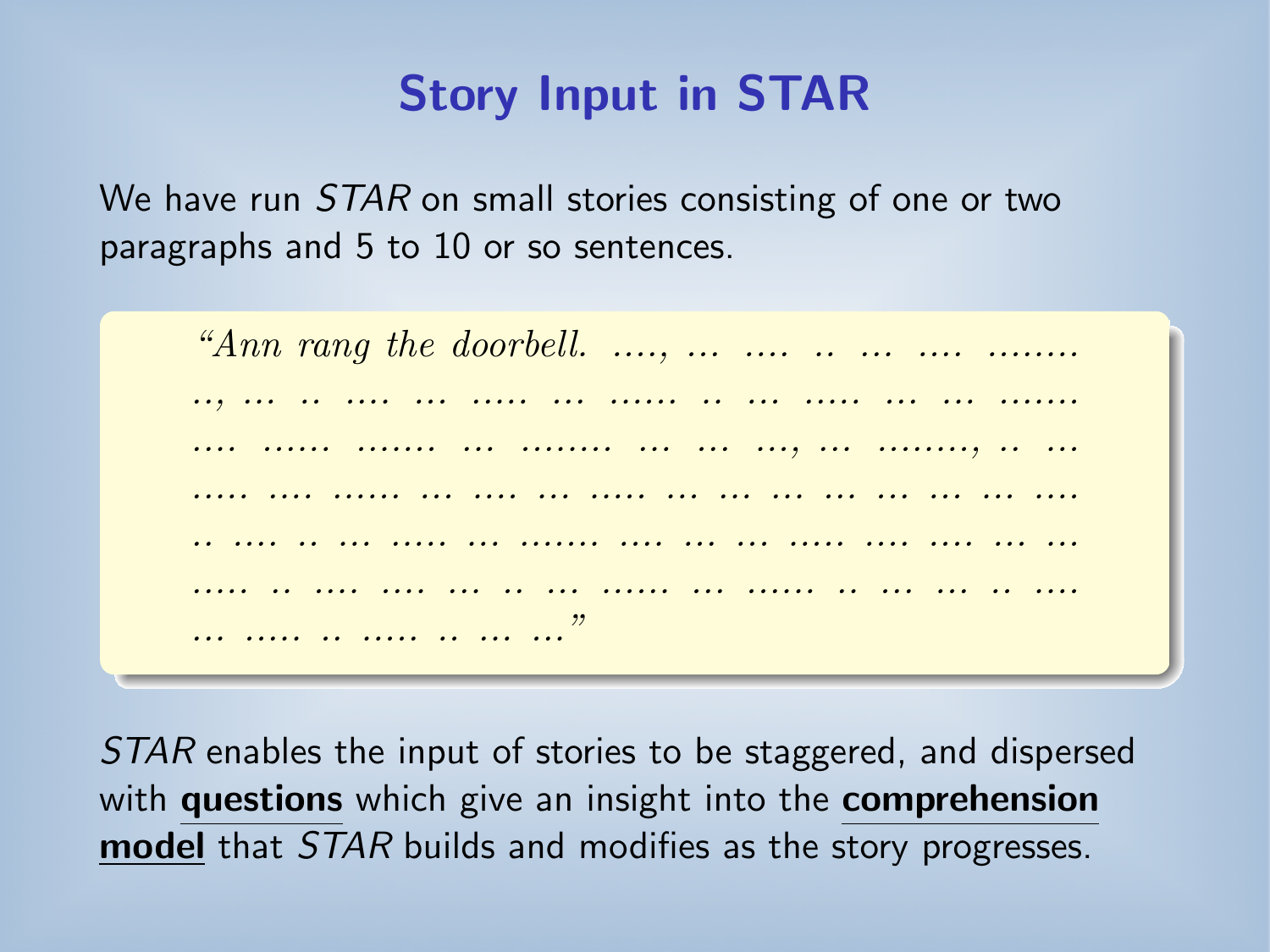#### Doorbell Story, Scene 1

"Ann rang the doorbell."

Questions:

- Does Ann have the door keys?
- Is Ann a visitor or a resident?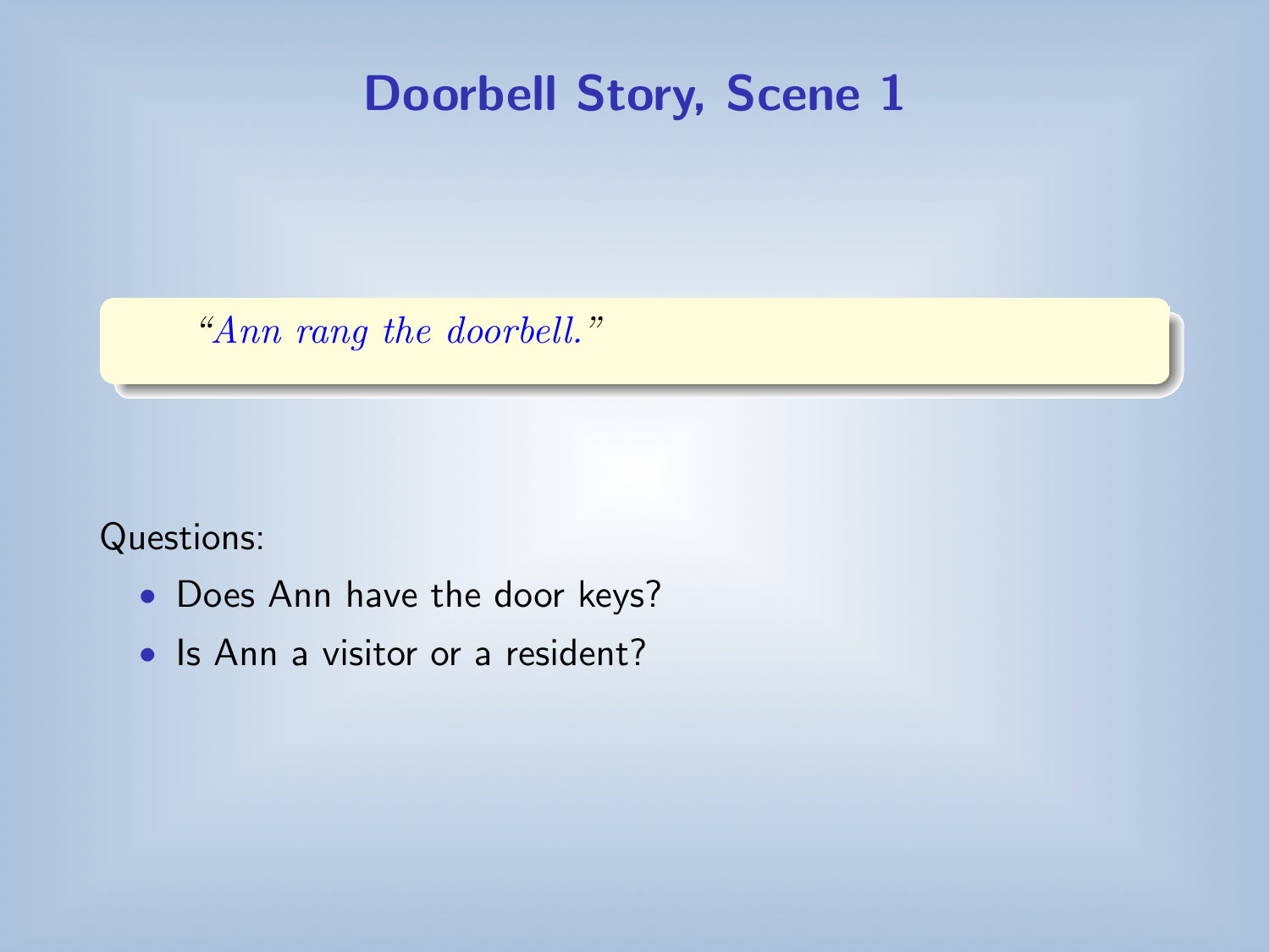#### Doorbell Story, Scenes 1 and 2

"Ann rang the doorbell. Mary, who was in the flat watching TV, got up from her chair and walked to the door. She was afraid."

Question:

• Why did Mary walk to the door? (To open the door? To find out who was there?)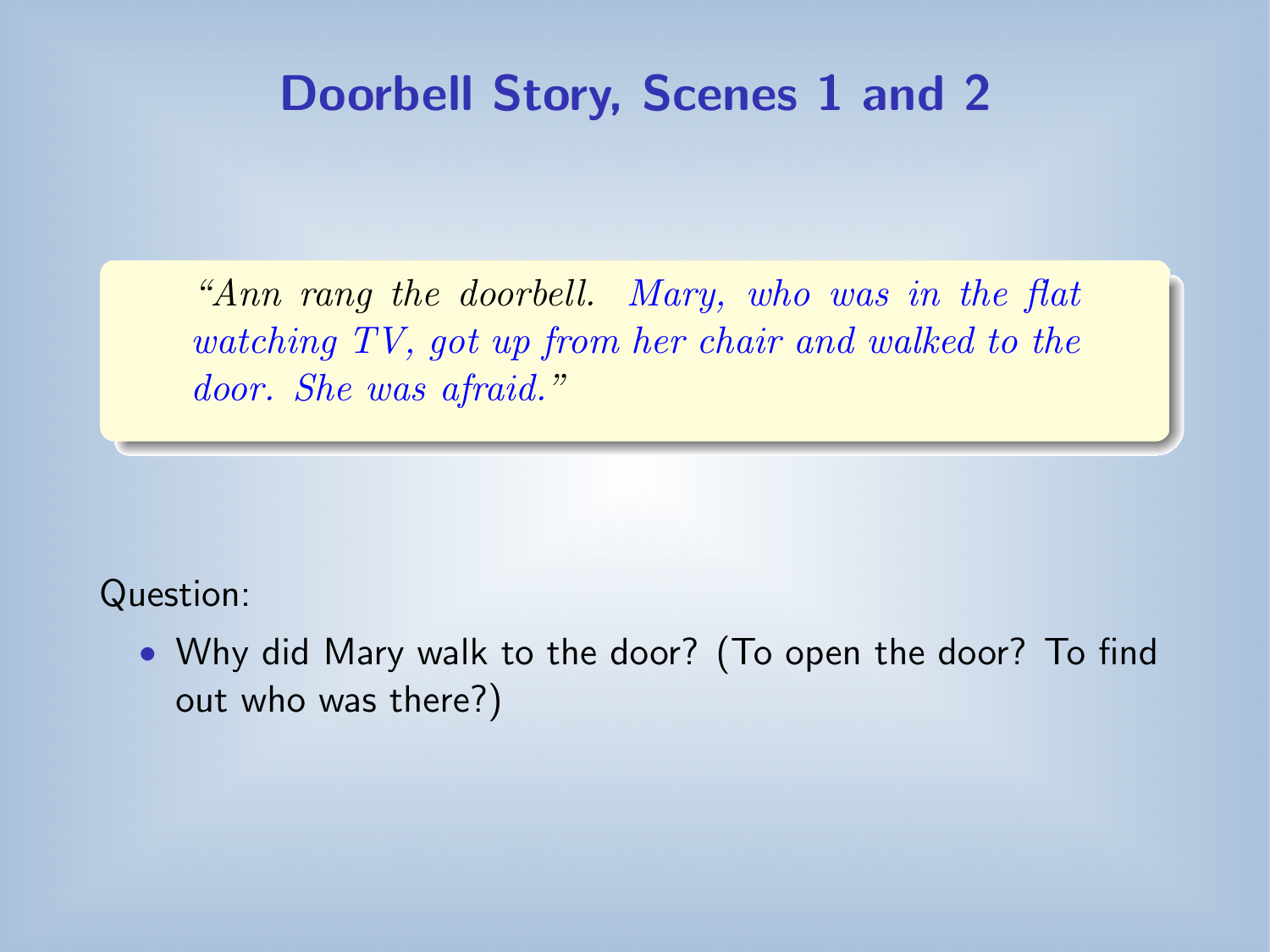### Doorbell Story, Scenes 1, 2 and 3

"Ann rang the doorbell. Mary, who was in the flat watching TV, got up from her chair and walked to the door. She was afraid. Mary looked through the keyhole. She saw Ann, her flatmate, at the door."

Questions:

- Does Ann have the door keys?
- Is Ann a visitor or a resident?
- Why did Mary walk to the door?
- Why did Ann ring the doorbell?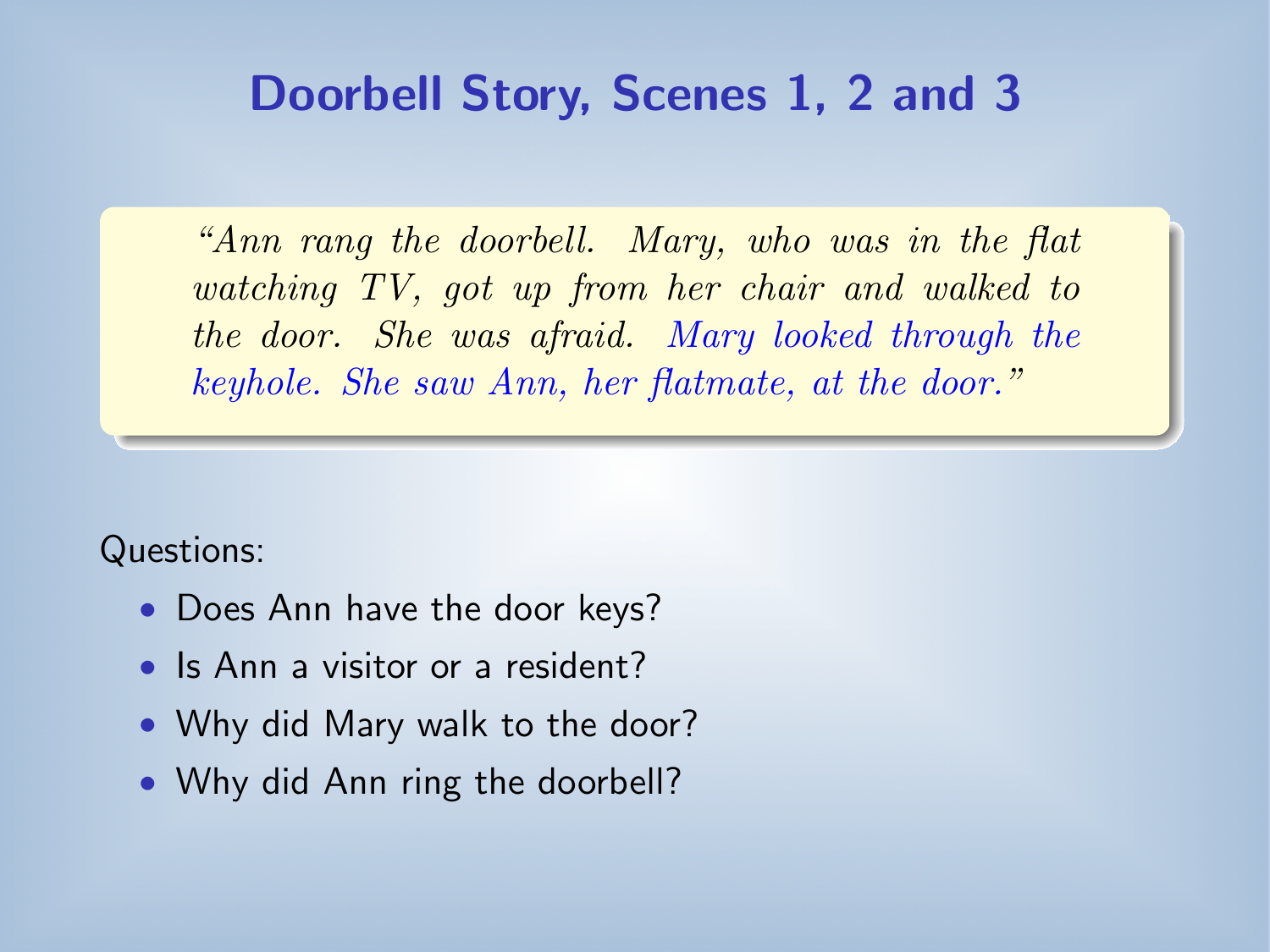#### Doorbell Story, Scenes 1, 2, 3 and 4

"Ann rang the doorbell. Mary, who was in the flat watching TV, got up from her chair and walked to the door. She was afraid. Mary looked through the keyhole. She saw Ann, her flatmate, at the door. Mary opened the door and asked Ann why she did not use her keys to come in the flat."

Questions:

• Why did Ann ring the doorbell?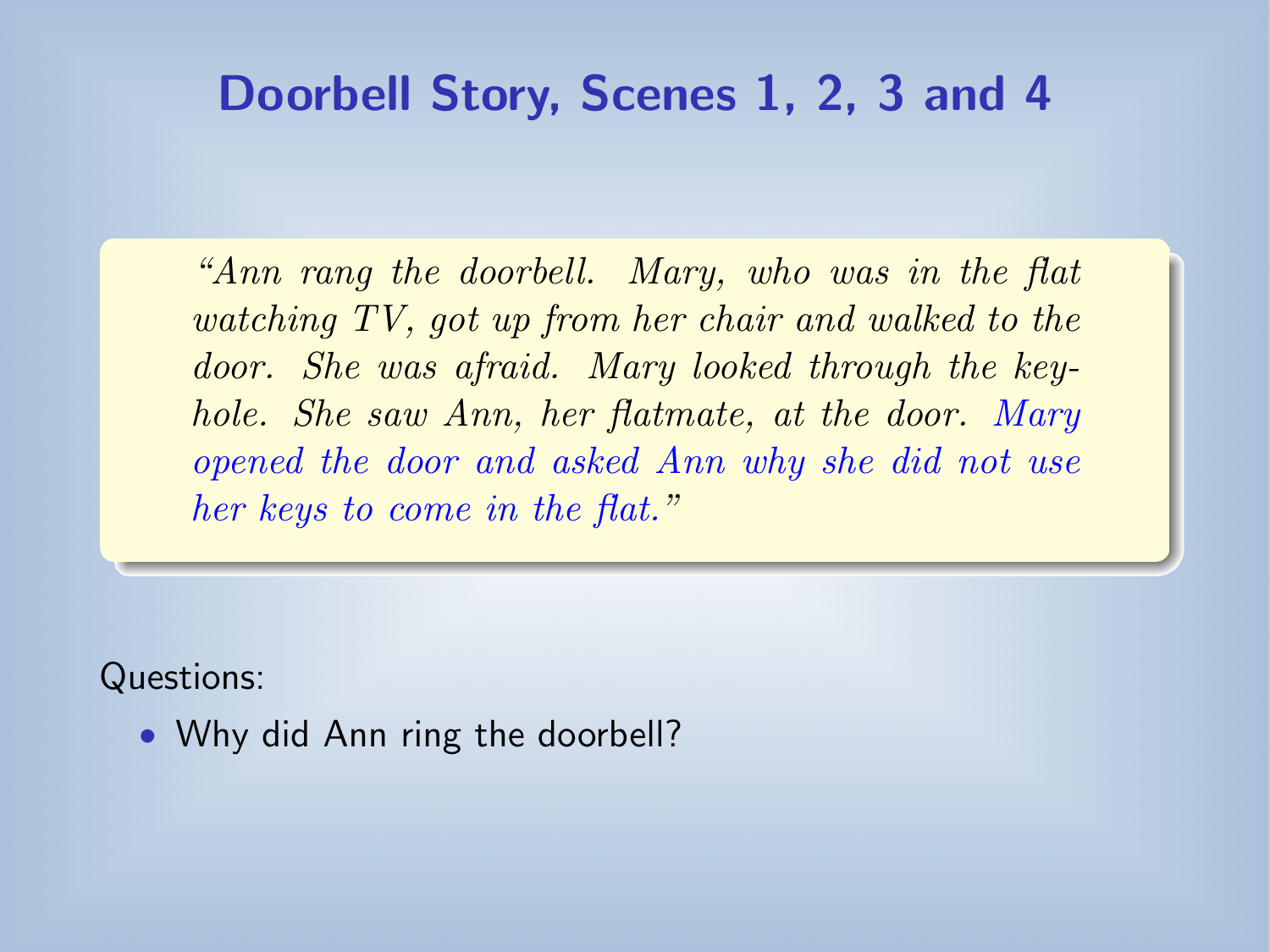### Doorbell Story, Scenes 1, 2, 3, 4 and 5

"Ann rang the doorbell. Mary, who was in the flat watching TV, got up from her chair and walked to the door. She was afraid. Mary looked through the keyhole. She saw Ann, her flatmate, at the door. Mary opened the door and asked Ann why she did not use her keys to come in the flat. Ann replied that she was upset that Mary did not agree to come with her to the shops."

Question:

• Why did Ann ring the doorbell?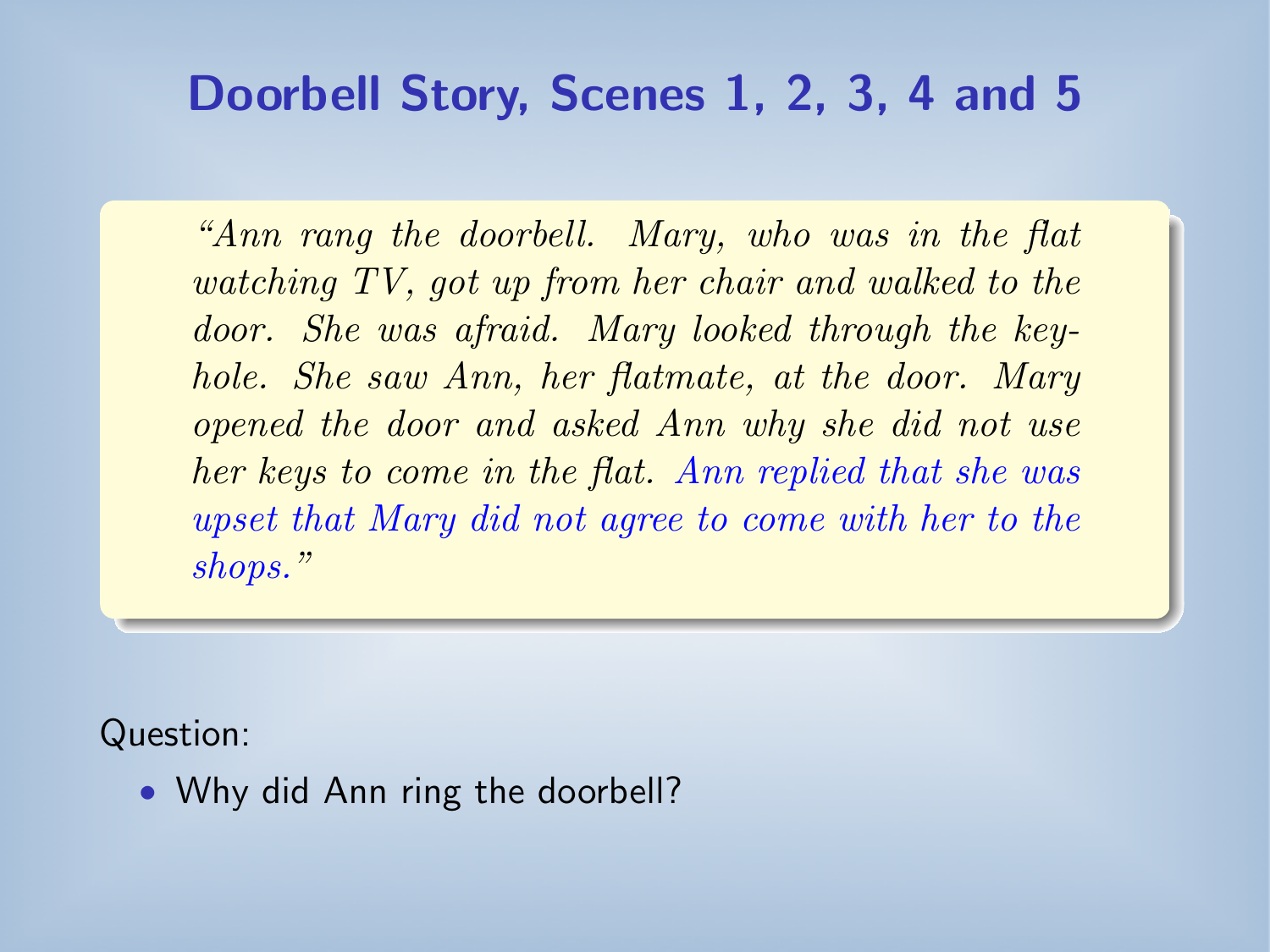### Doorbell Story, Scenes 1, 2, 3, 4, 5 and 6

"Ann rang the doorbell. Mary, who was in the flat watching TV, got up from her chair and walked to the door. She was afraid. Mary looked through the keyhole. She saw Ann, her flatmate, at the door. Mary opened the door and asked Ann why she did not use her keys to come in the flat. Ann replied that she was upset that Mary did not agree to come with her to the shops. She wanted to get her up from her chair in front of the TV."

Question:

• Why did Ann ring the doorbell?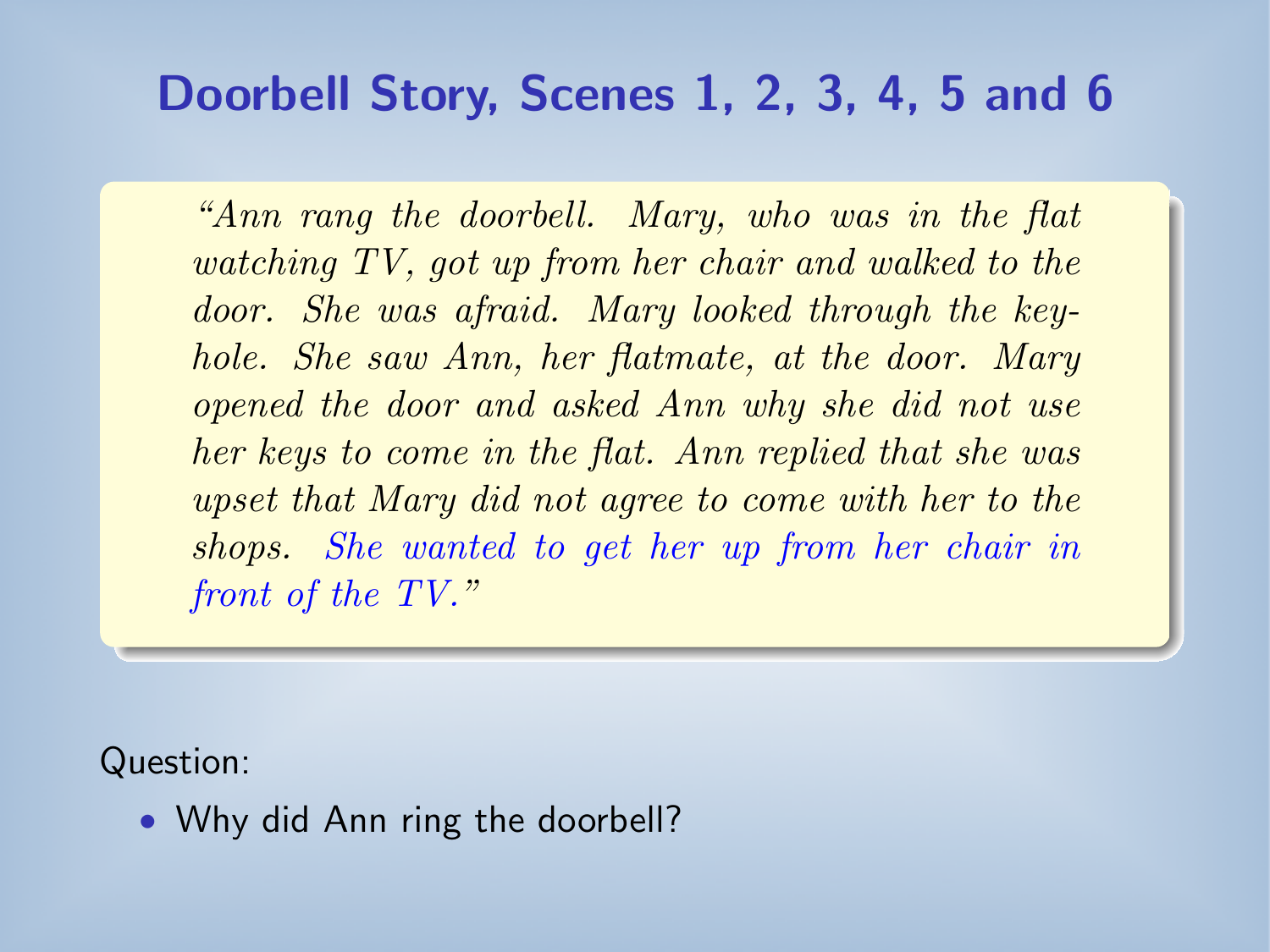### STAR Sessions and Narratives

• *STAR*'s session statements allow a story to be subdivided, and therefore interrupted to ask questions and examine the current state of the comprehension model:

```
session(s(0),[], all).
session(s(1), [q(1), q(2)], all).
sension(s(2), [q(3)], all).
etc.
```
• The story itself is represented by a series of time-stamped observations:

```
s(0) :: person(ann) at always.
.....
s(1) :: ring(ann,doorbell) at 2.
s(2) :: in flat(mary) at 3.
s(2) :: watch(mary, tv) at 3.
etc.
```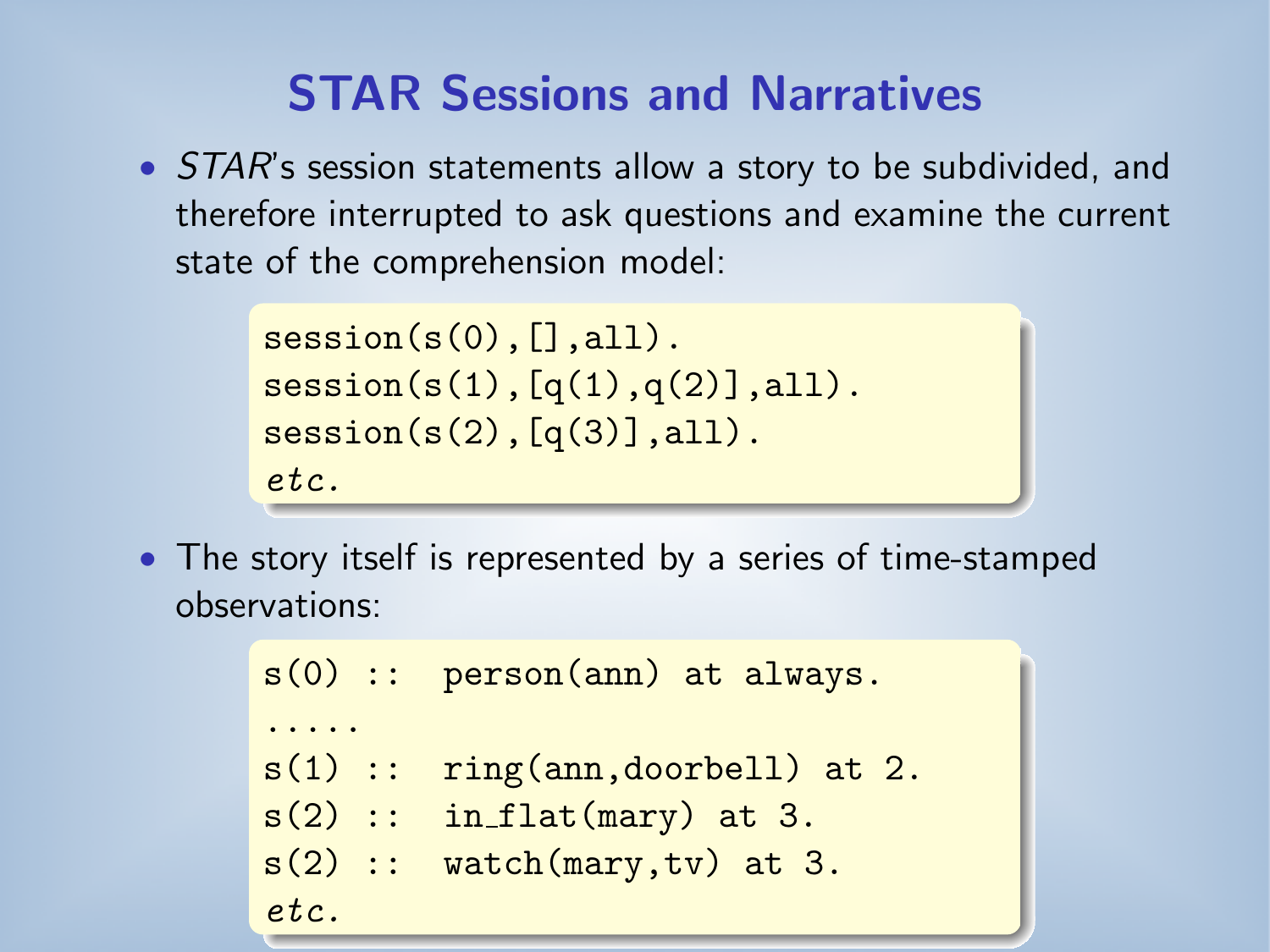## Questions in STAR

• In the syntax of  $STAR$ , the first two questions relating to the doorbell story are:

```
q(1) ?? has(ann,doorkeys) at 1.
q(2) ?? is a(ann, visitor) at 1;
         is a(ann,resident) at 1.
```
- Questions can be reused in different sessions to check for changes in the comprehension model.
- For each answer choice to a question, the system returns one of accepted (this choice holds in the comprehension model), rejected (its negation holds), or possible (neither hold).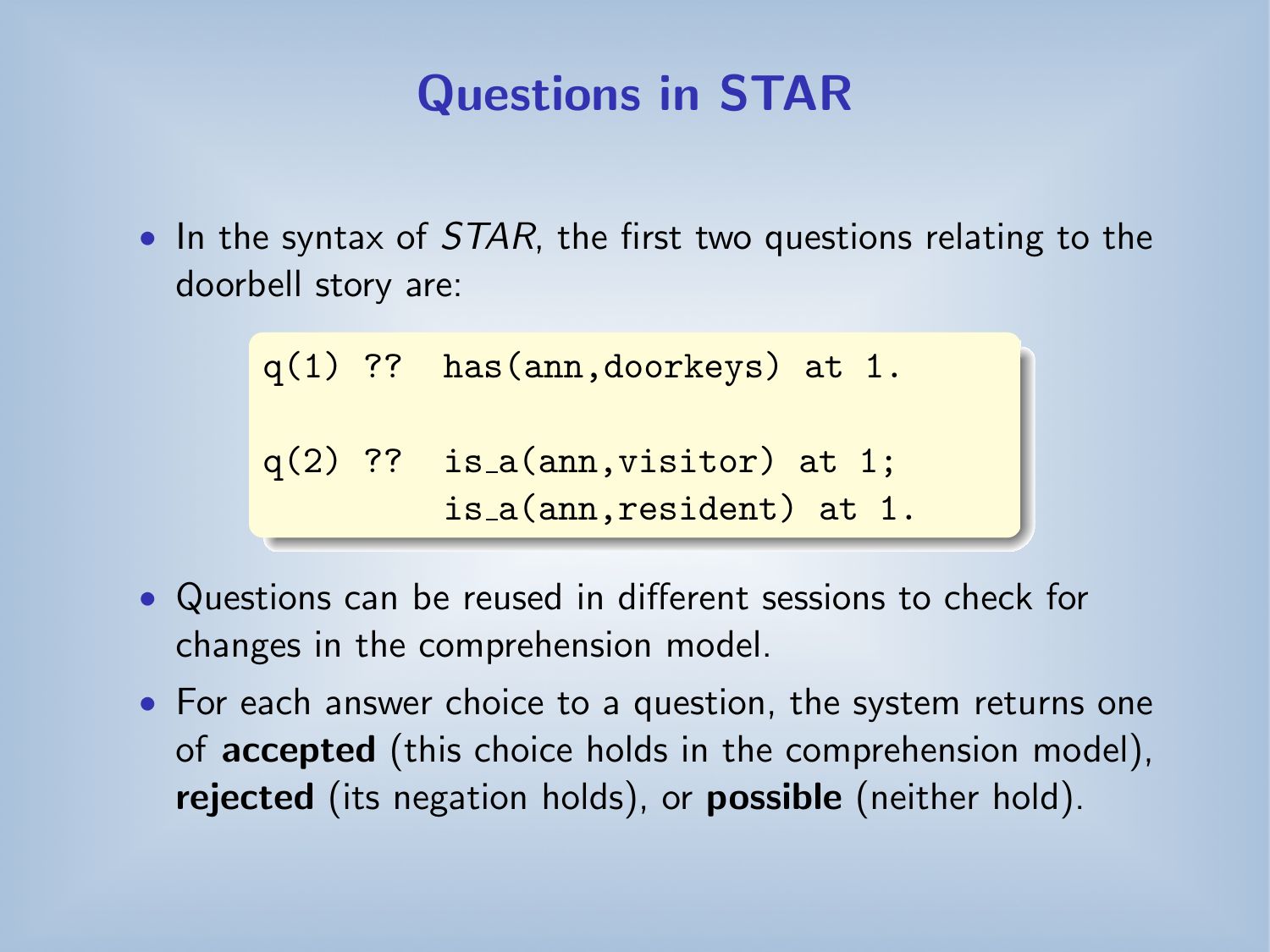## The Second Doorbell Session

```
session(s(2),[q(3)],all).
```
 $s(2)$  :: in flat(mary) at 3.  $s(2)$  :: watch(mary,tv) at 3. s(2) :: getup(mary,chair) at 3.  $s(2)$  :: walk\_to(mary,door) at 4.  $s(2)$  :: afraid(mary) at 4.  $q(3)$  ?? wants(mary, see\_who\_at(door)) at 4;

```
wants(mary,open(door)) at 4.
```
• Note: unlike in humans, *STAR* questions do not affect the comprehension model.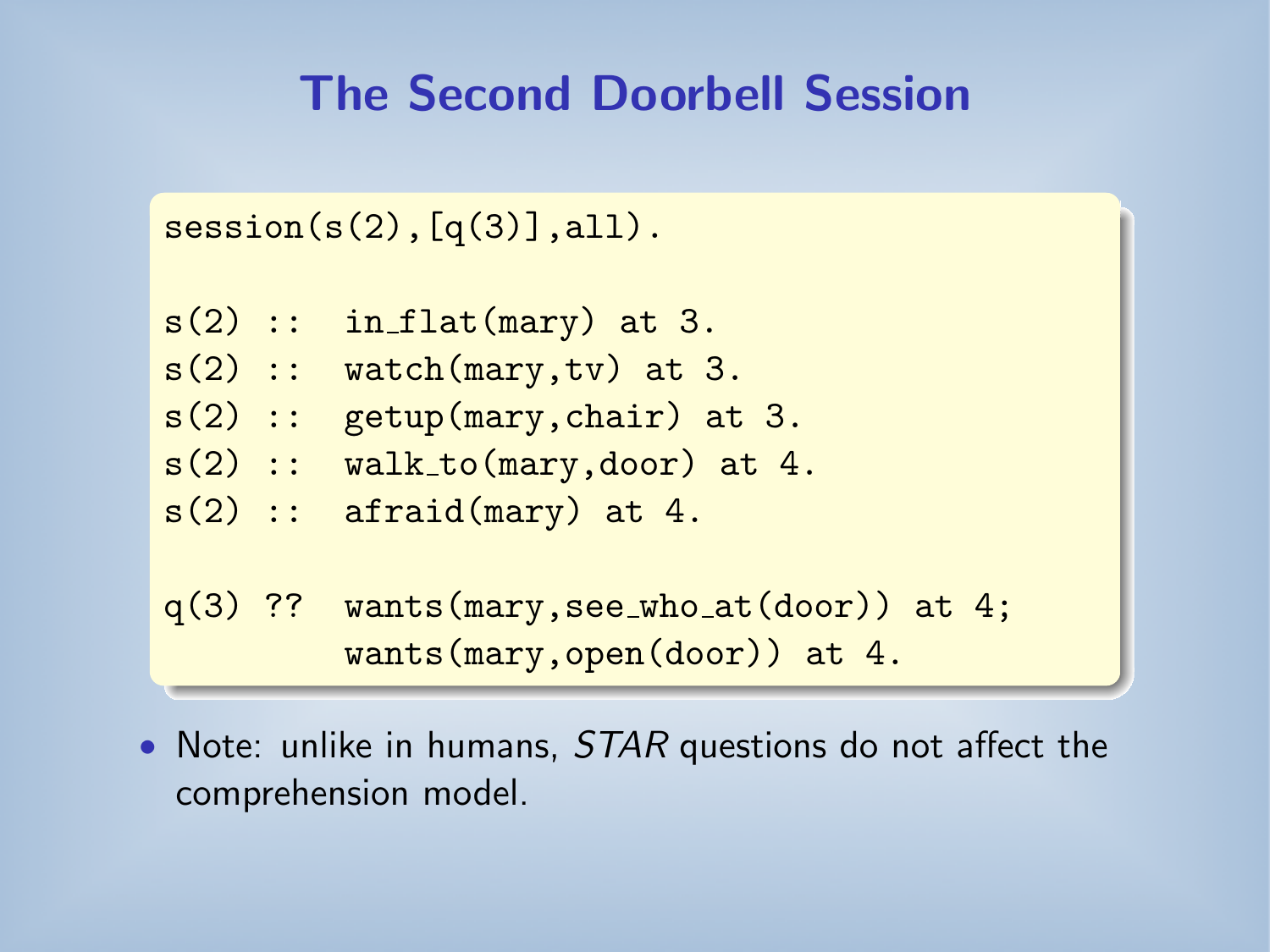## Background World Knowledge

- As well as a narrative and questions, a *STAR* domain file includes world knowledge appropriate for a story or group of stories on a theme.
- World knowledge consists of:
	- $\Diamond$  A fluent declaration (listing concepts that persist over time).
	- ◇ Association rules between concepts.
	- $\circ$  Priority statements between pairs of association rules.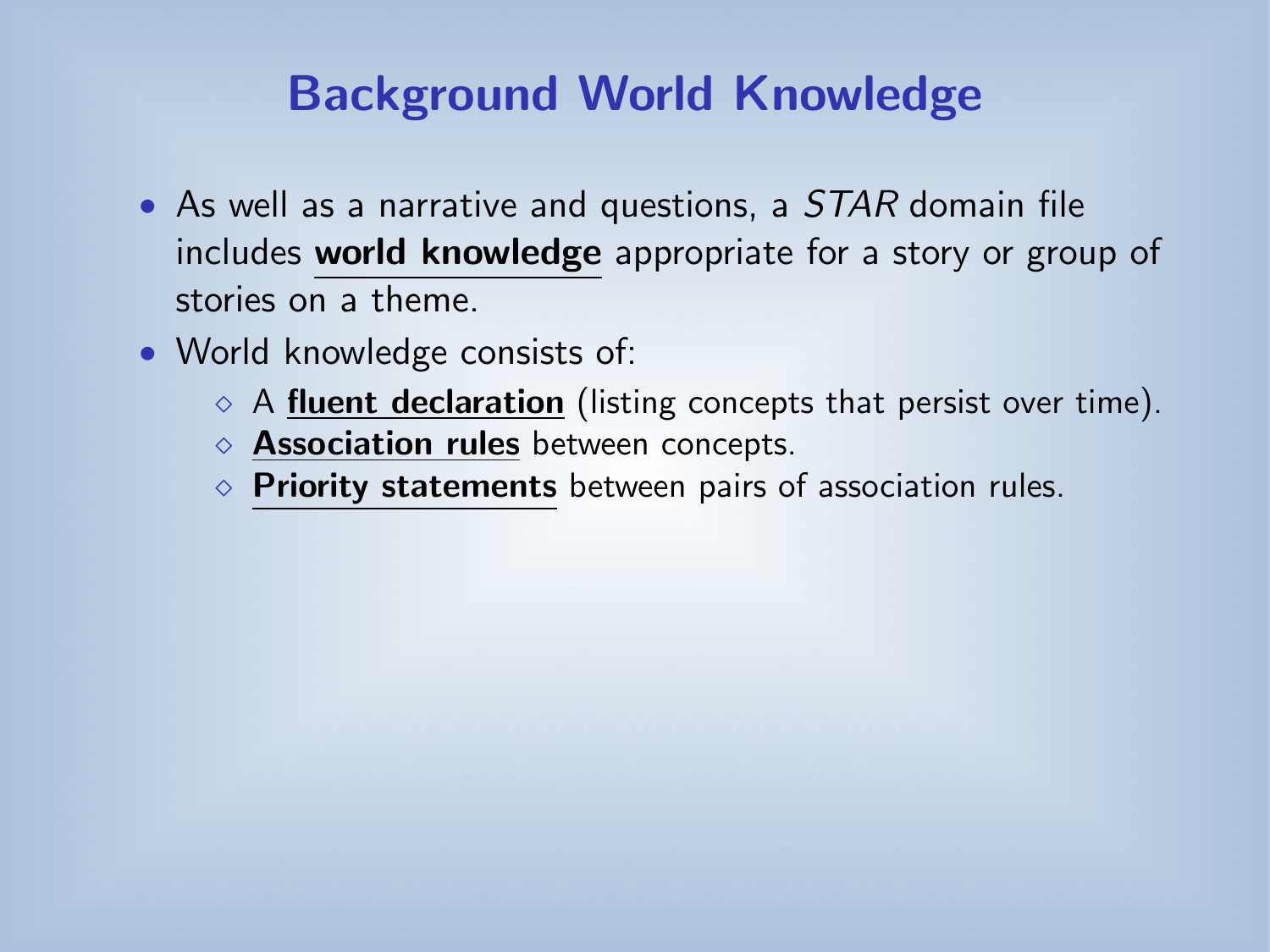### Background World Knowledge

- As well as a narrative and questions, a *STAR* domain file includes world knowledge appropriate for a story or group of stories on a theme.
- World knowledge consists of:
	- $\Diamond$  A fluent declaration (listing concepts that persist over time).
	- $\Diamond$  Association rules between concepts.
	- $\circ$  Priority statements between pairs of association rules.
- Association rules can be **property rules**, causal rules or preclusion rules. There is also an inbuilt intertia rule for fluents.
- *STAR* includes **inbuilt priorities**, e.g. causal rules are stronger than inertia rules, which are stronger than property rules.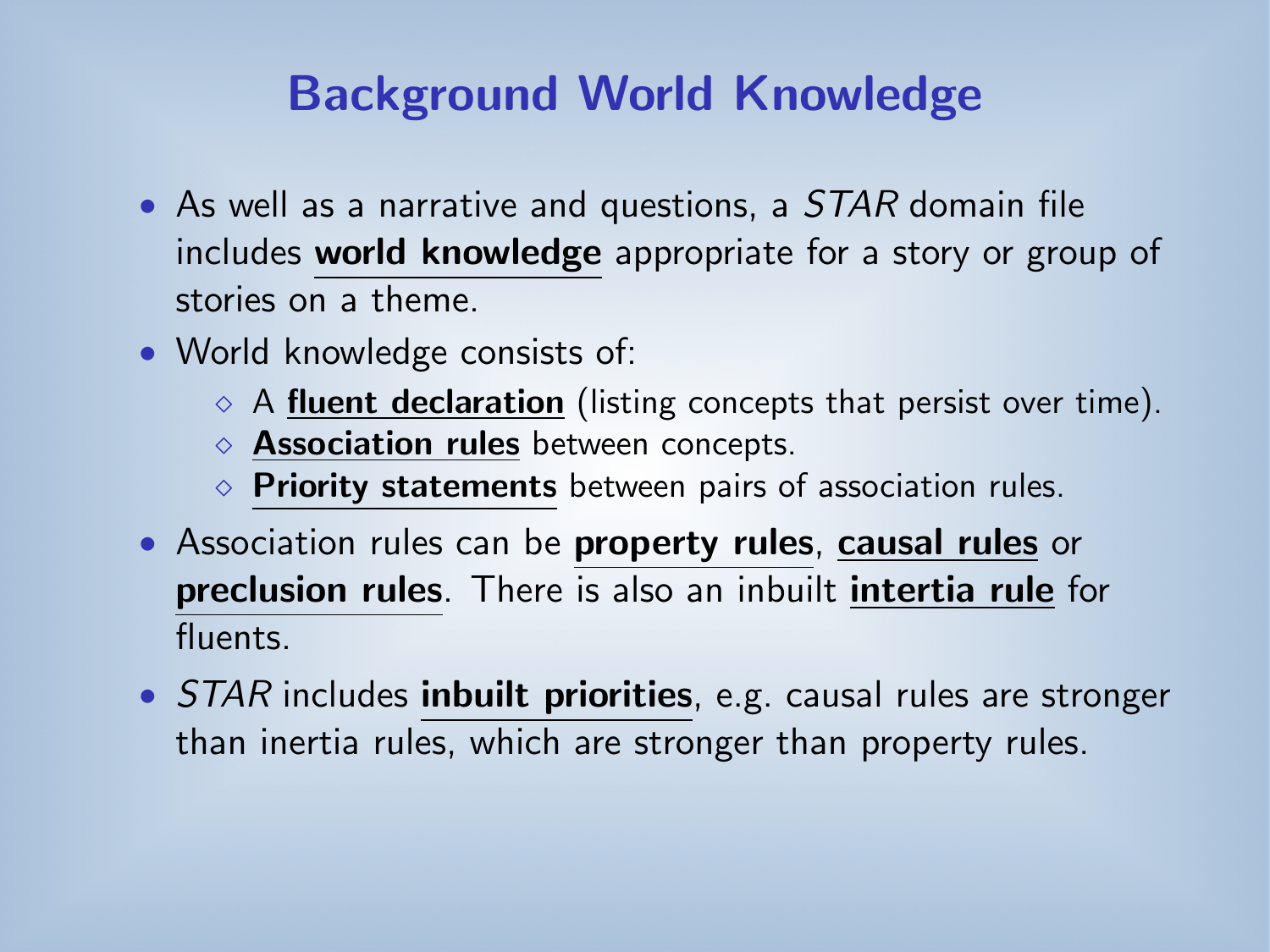## Background World Knowledge

- As well as a narrative and questions, a *STAR* domain file includes world knowledge appropriate for a story or group of stories on a theme.
- World knowledge consists of:
	- $\Diamond$  A fluent declaration (listing concepts that persist over time).
	- ◇ Association rules between concepts.
	- $\Diamond$  Priority statements between pairs of association rules.
- Association rules can be **property rules**, causal rules or preclusion rules. There is also an inbuilt intertia rule for fluents.
- *STAR* includes **inbuilt priorities**, e.g. causal rules are stronger than inertia rules, which are stronger than property rules.
- The argumentation-based framework ensures that all associations are defaults.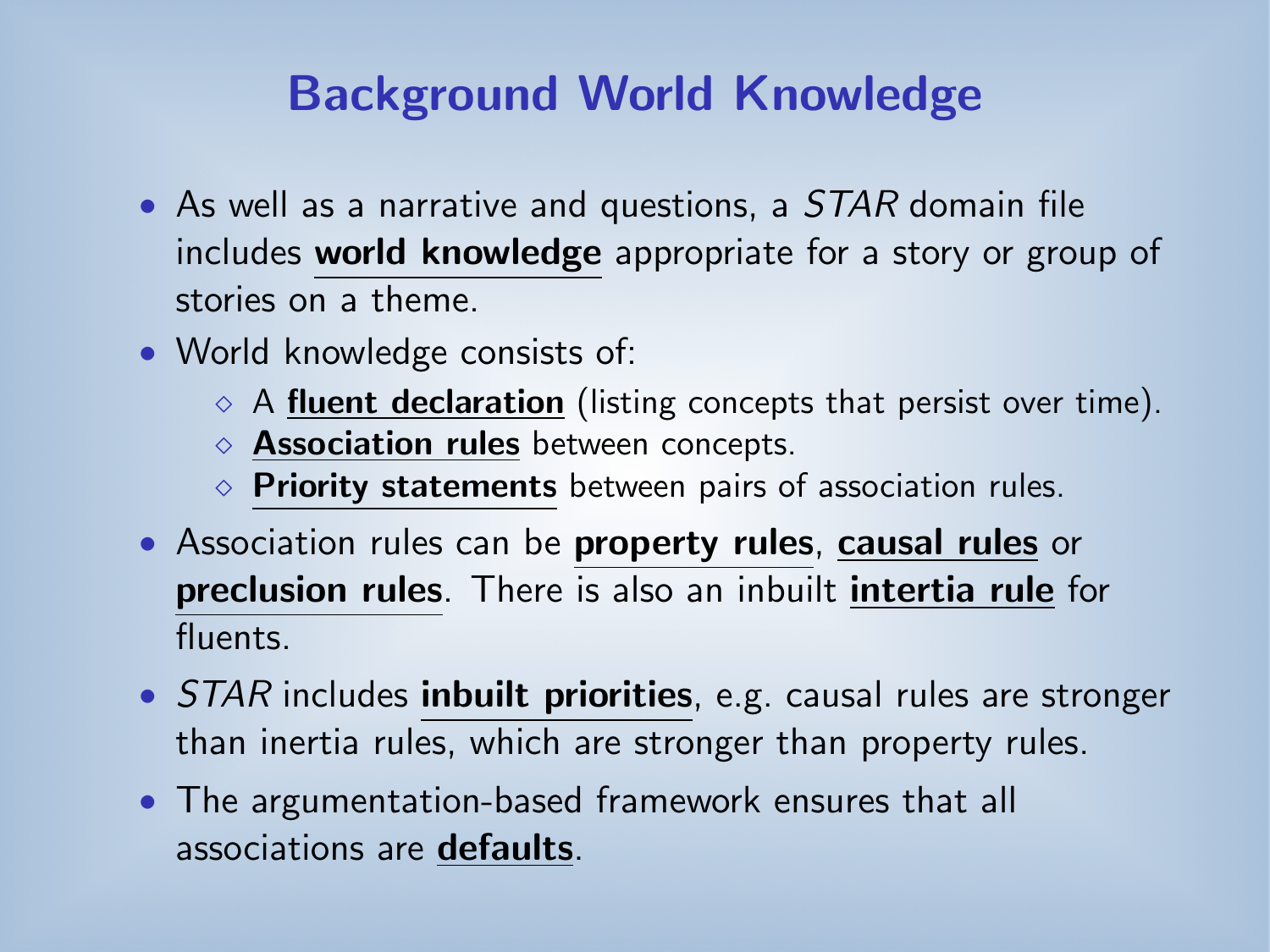#### Fluent Declaration for the Doorbell Story

```
fluents([
```

```
in_flat(.),
\text{watch}(\_,\_),
afraid(),
flatmate(,),
upset_with(, ),
has (, ),
is_a(.,.),
expect(, ),
wants(., ),
krows(.,.),
agree(, ),
refused(..)
```
]).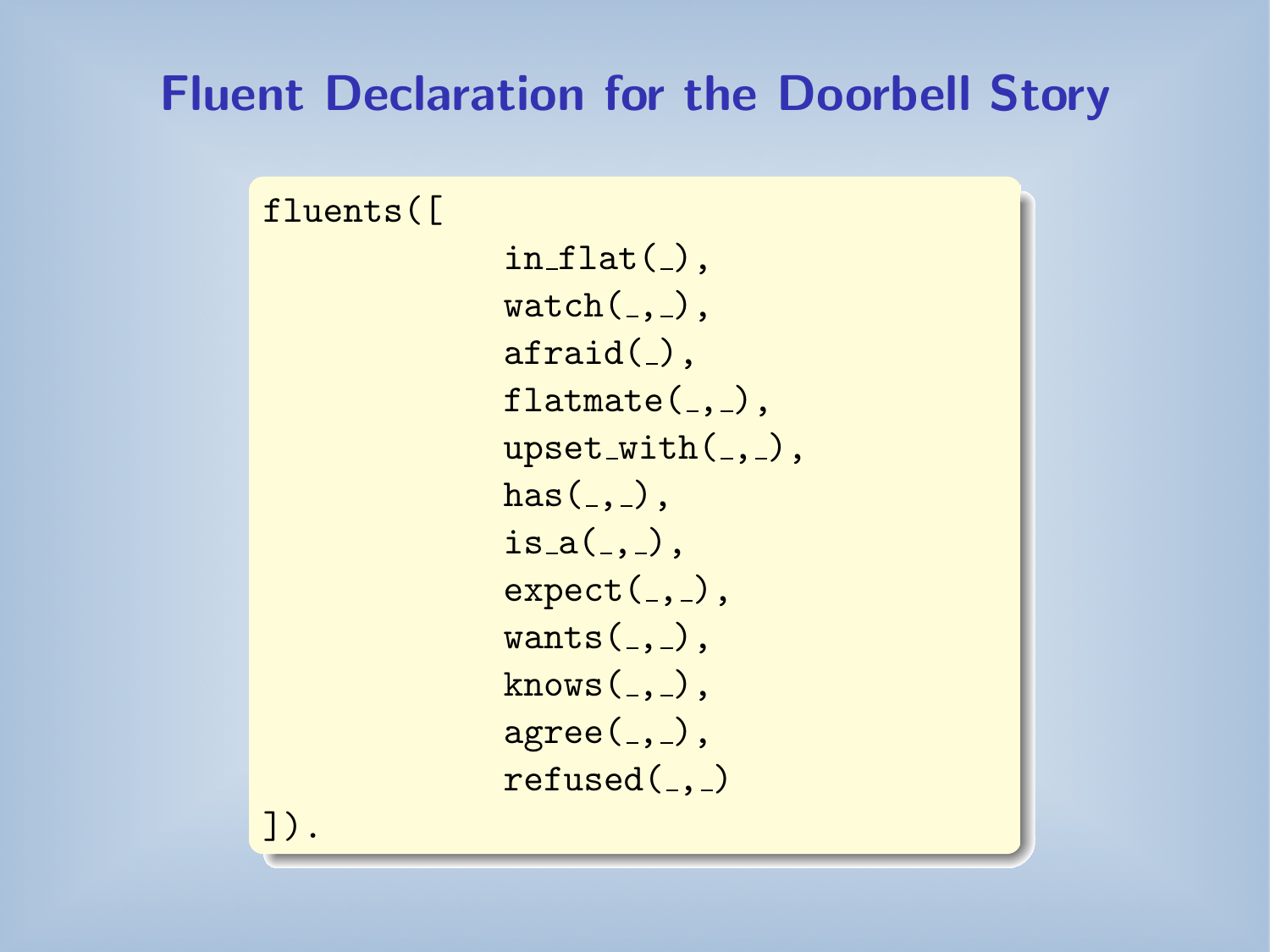### Some Property Association Rules

• "Those with door keys do not normally ring the doorbell."

p(11) :: has(Person,doorkeys) implies -ring(Person,doorbell).

• "Visitors do not normally have doorkeys, but residents do."

|  | $p(12)$ :: is_a(Person, visitor) implies |  |  |
|--|------------------------------------------|--|--|
|  | -has (Person, doorkeys).                 |  |  |

 $p(13)$  :: is  $a(Person, resident)$  implies has(Person,doorkeys).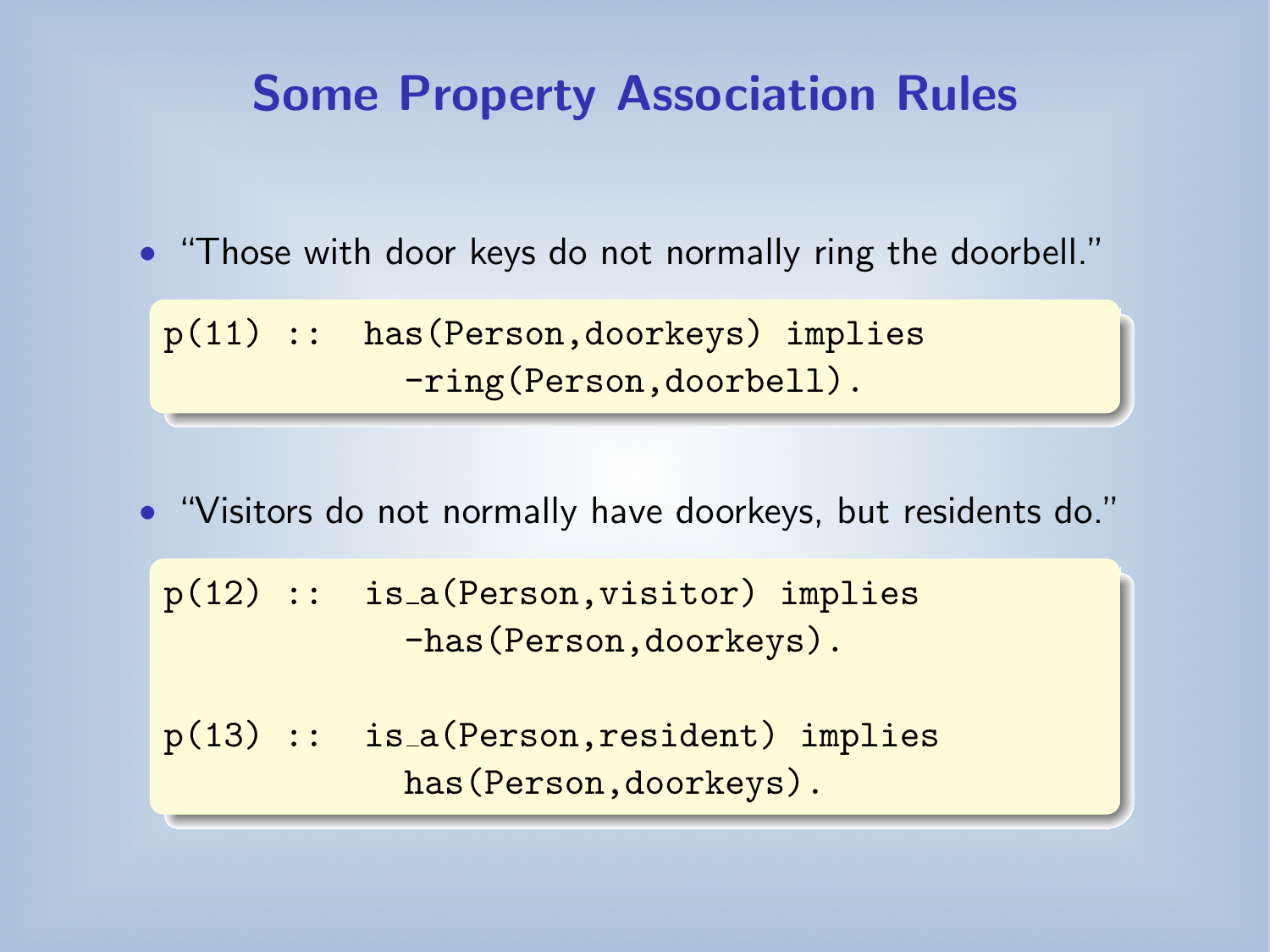## Some Causal Association Rules and a Priority

• "If the doorbell rings and a person is not expecting visitors this normally makes the person afraid."

```
c(31) :: rings(doorbell),
          -expect(Person,visitors) causes
          afraid(Person).
```
• "If it is a flatmate at the door then normally this stops fear."

c(36) :: see\_at(Person, Other, door), flatmate(Person,Other) causes -afraid(Person).

 $c(36)$  >>  $c(31)$ .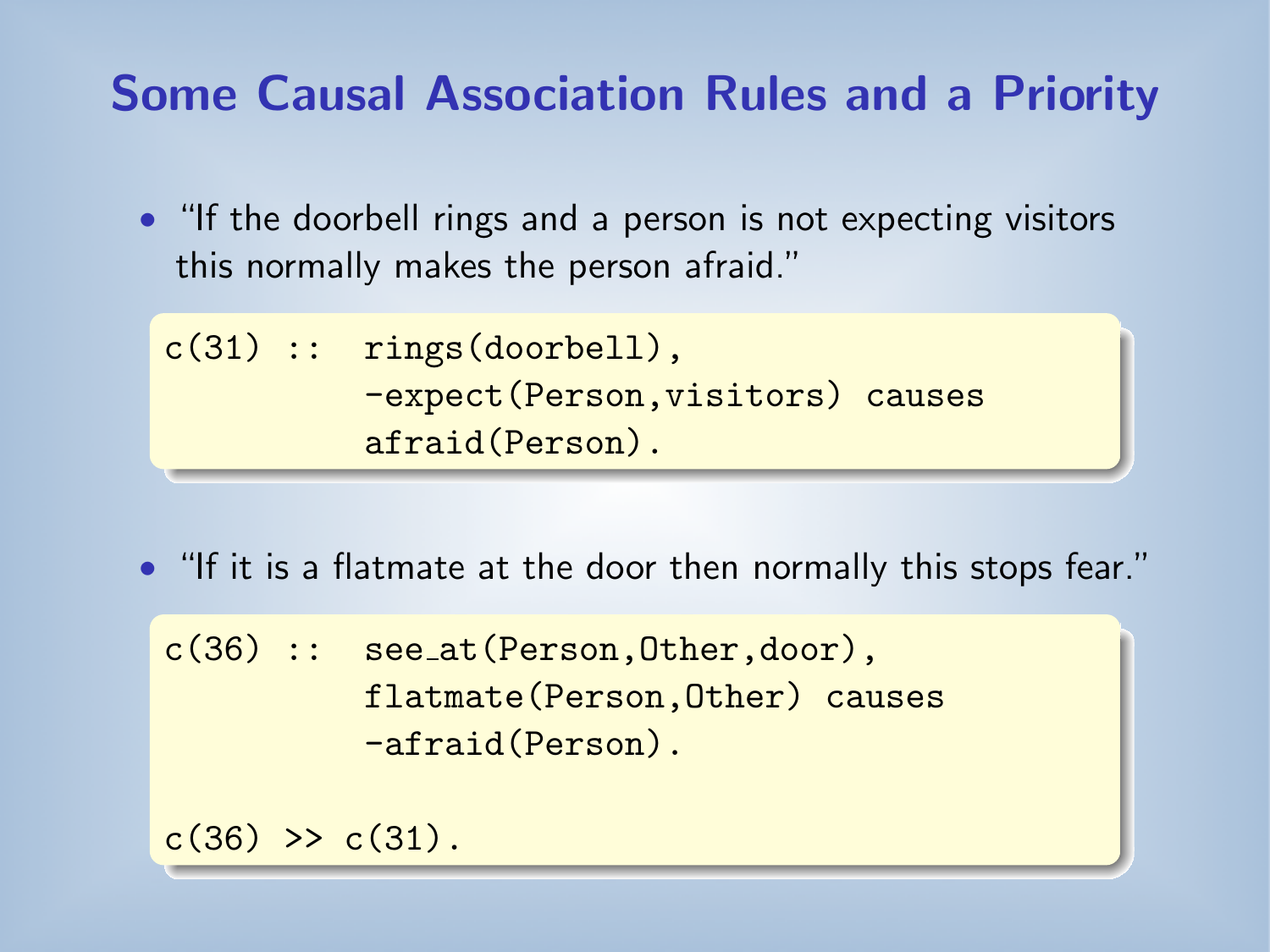## STAR Output After Doorbell Session 2

>>> Comprehension model:

s(0) : person(ann) at always

```
s(2): afraid(mary) at 4
```
.....

- 0: in flat(mary) -expect(mary,visitors) -flatmate(mary,ann) -has(ann,doorkeys) -is\_a(ann,resident) watch(mary,tv) ...
- 1: in flat(mary) -expect(mary,visitors) -flatmate(mary,ann) -has(ann,doorkeys) -is a(ann,resident) watch(mary,tv) ...
- 2: in flat(mary) -expect(mary,visitors) -flatmate(mary,ann) -has(ann,doorkeys) -is\_a(ann,resident) watch(mary,tv) ...
- 3: afraid(mary) < in flat(mary)> -expect(mary,visitors) ...  $\langle$  watch(mary,tv) > ...
- 4: < afraid(mary)> in flat(mary) -expect(mary,visitors) ... < walk to(mary,door)> wants(mary,find out who at(door)) -wants(mary,open(door)) -watch(mary,tv)...

```
>>> Answering question q(3):
+ accepted choice: , [wants(mary, find_out_who_at(door))at 4]
- rejected choice: ,[wants(mary,open(door))at 4]
```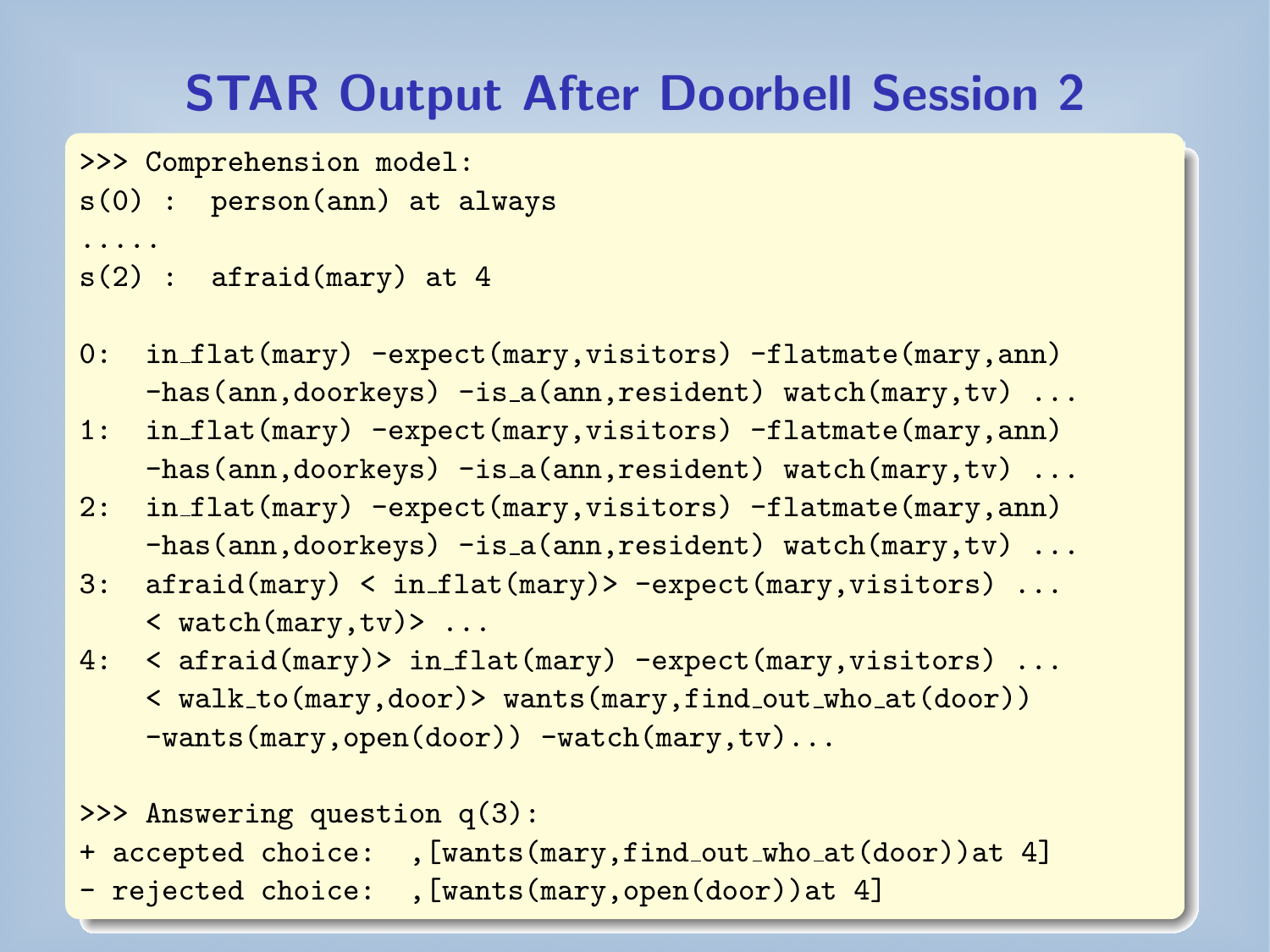# Demo of doorbell.pl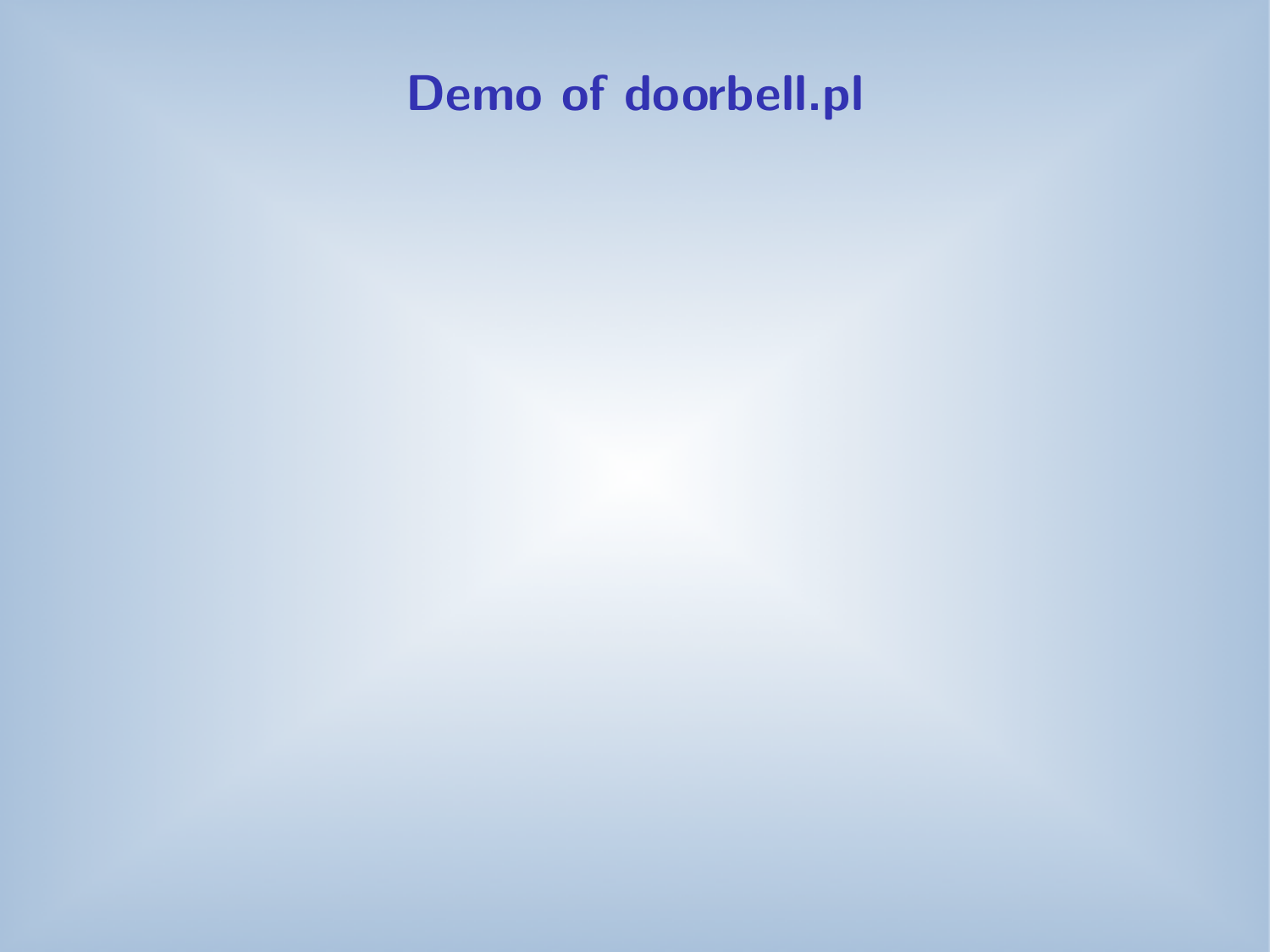## STAR Default Reasoning: Some "Tweety" Stories

"Tweety is a bird. Tweety is a penguin."

"Tweety can fly. Tweety is a penguin."

"Tweety can't fly. Tweety is a penguin."

#### World Knowledge:

• Normally birds can fly, penguins can't fly, and penguins are birds.

Questions:

• Is Tweety a penguin? Is Tweety a bird? Can Tweety fly?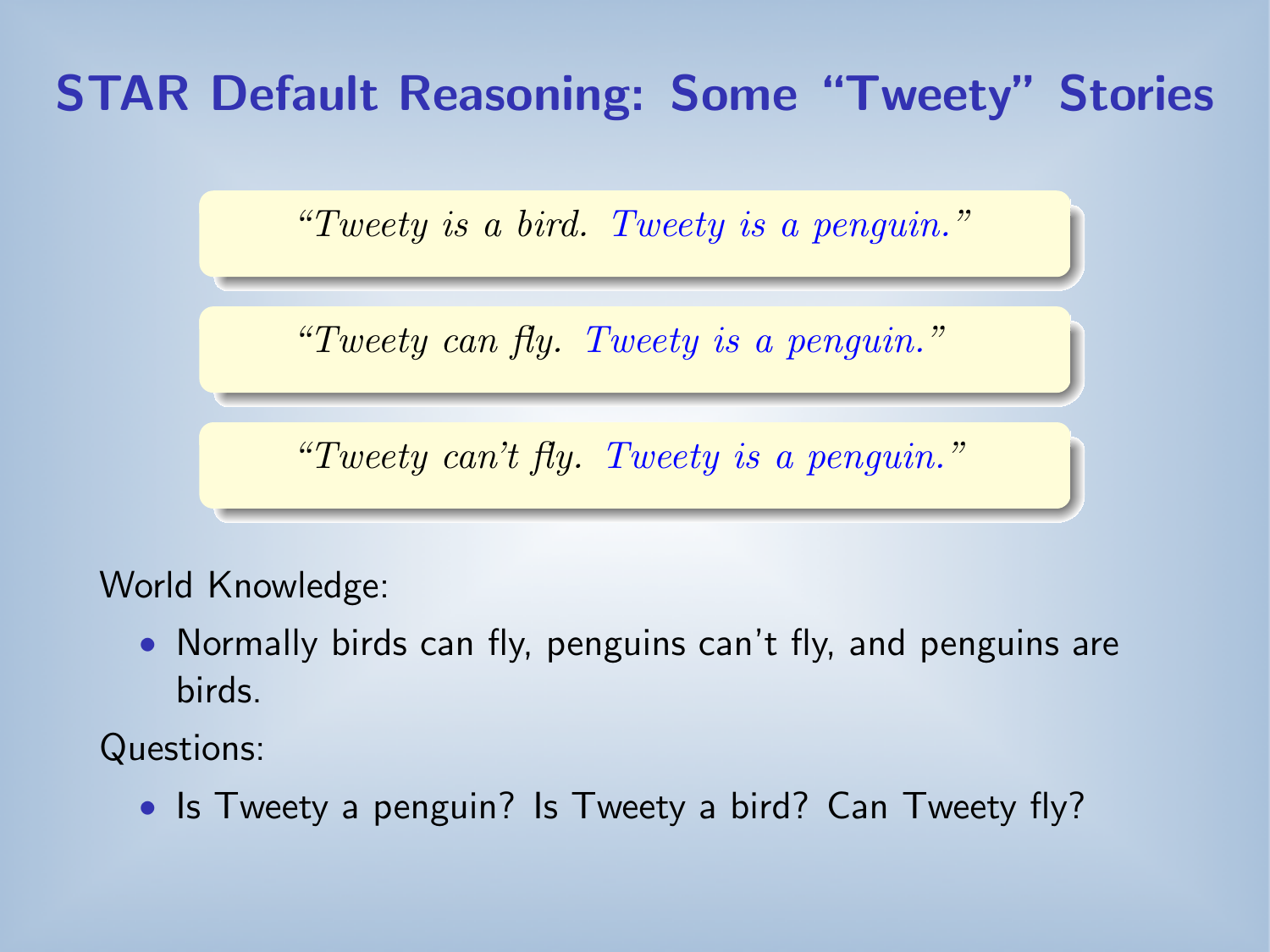### STAR "Penguin" Domain File

```
session(s(1),[q(1)], all).
sension(s(2), [q(1)], all).
```

```
fluents([bird,penguin,canfly]).
```

```
% s(1) :: bit bird at 3.
s(1) :: canfly at 3.
% s(1) :: -canfly at 3.s(2) :: penguin at 6.
```

```
p(1) :: bird implies canfly.
```

```
p(2) :: penguin implies -canfly.
```

```
p(3) :: penguin implies bird.
```

```
p(2) \gg p(1).
```
q(1) ?? penguin at 9; bird at 9; canfly at 9.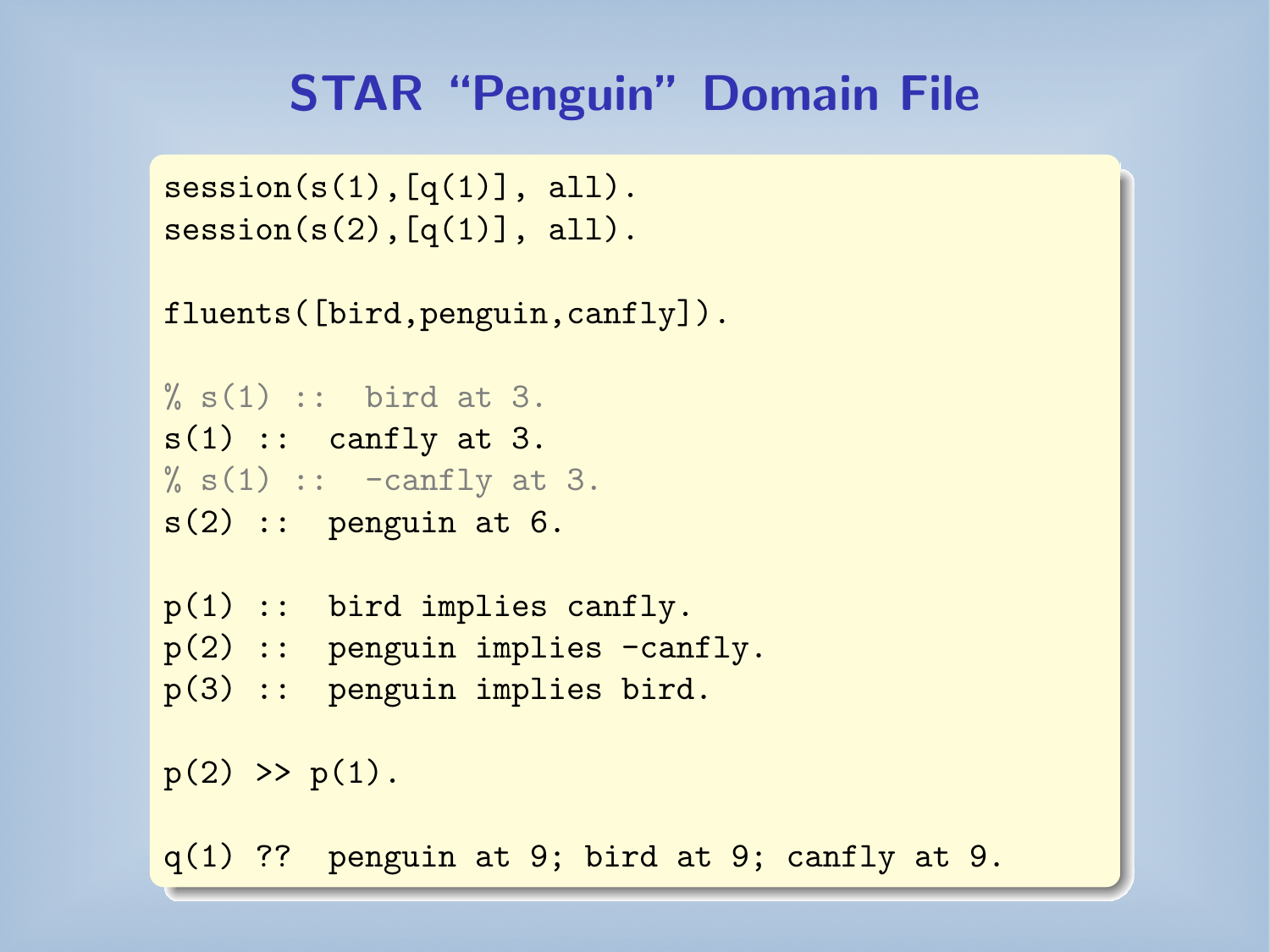# Demo of penguins.pl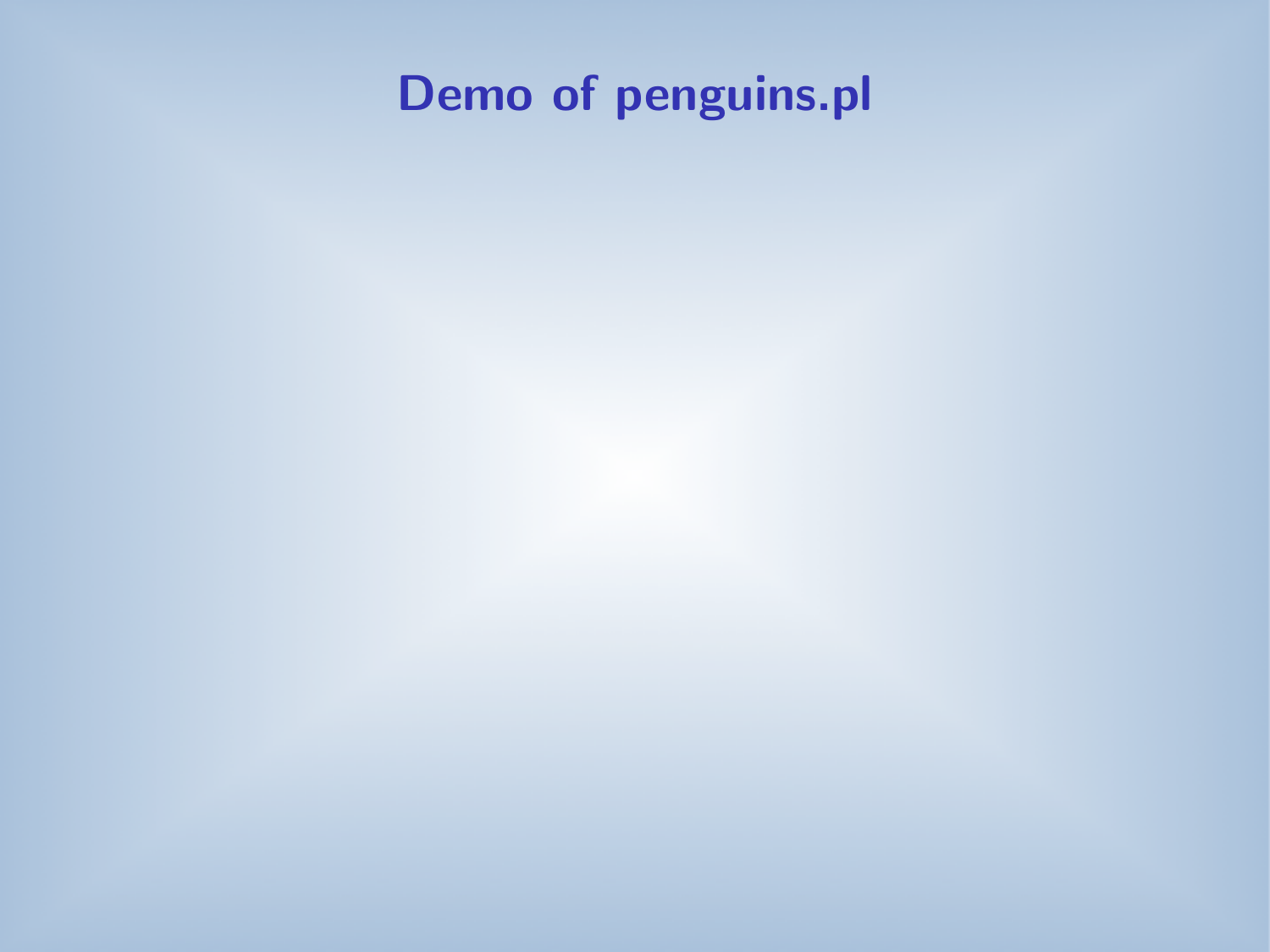### STAR "Penguin" Session 1 Output

>>> Comprehension model:

 $s(1)$  : canfly at 3

0: canfly -penguin

- 1: canfly -penguin
- 2: canfly -penguin
- 3: < canfly> -penguin
- 4: canfly -penguin
- 5: canfly -penguin
- 6: canfly -penguin
- 7: canfly -penguin
- 8: canfly -penguin
- 9: canfly -penguin

```
>>> Answering question q(1):
- rejected choice: ,[penguin at 9]
? possible choice: ,[bird at 9]
+ accepted choice: ,[canfly at 9]
```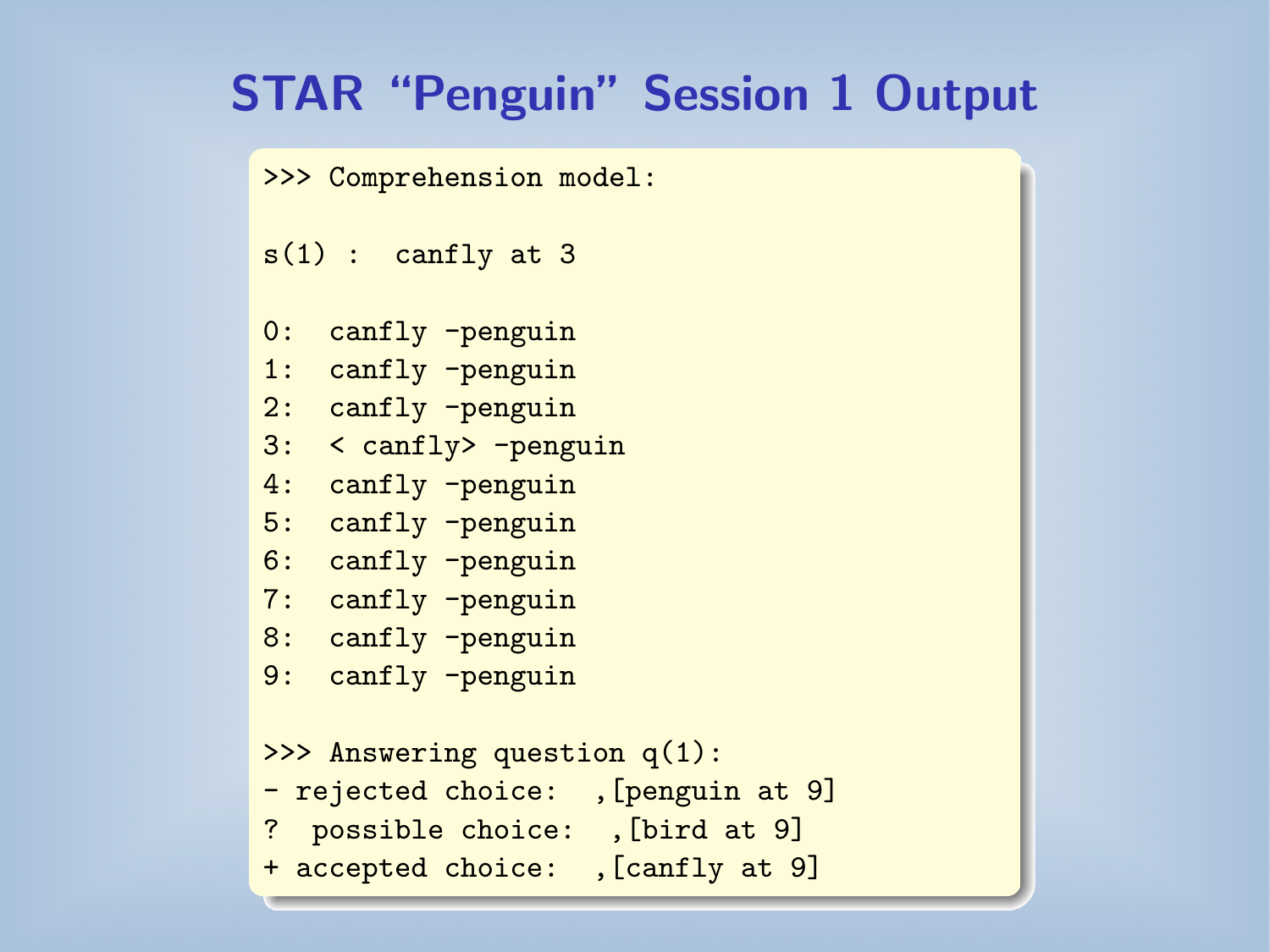### STAR "Penguin" Session 2 Output

>>> Comprehension model:

```
s(1) : canfly at 3
s(2): penguin at 6
```
- 0: bird canfly penguin
- 1: bird canfly penguin
- 2: bird canfly penguin
- 3: bird < canfly> penguin
- 4: bird canfly penguin
- 5: bird canfly penguin
- 6: bird canfly < penguin>
- 7: bird canfly penguin
- 8: bird canfly penguin
- 9: bird canfly penguin

```
>>> Answering question q(1):
+ accepted choice: ,[penguin at 9]
+ accepted choice: ,[bird at 9]
+ accepted choice: ,[canfly at 9]
```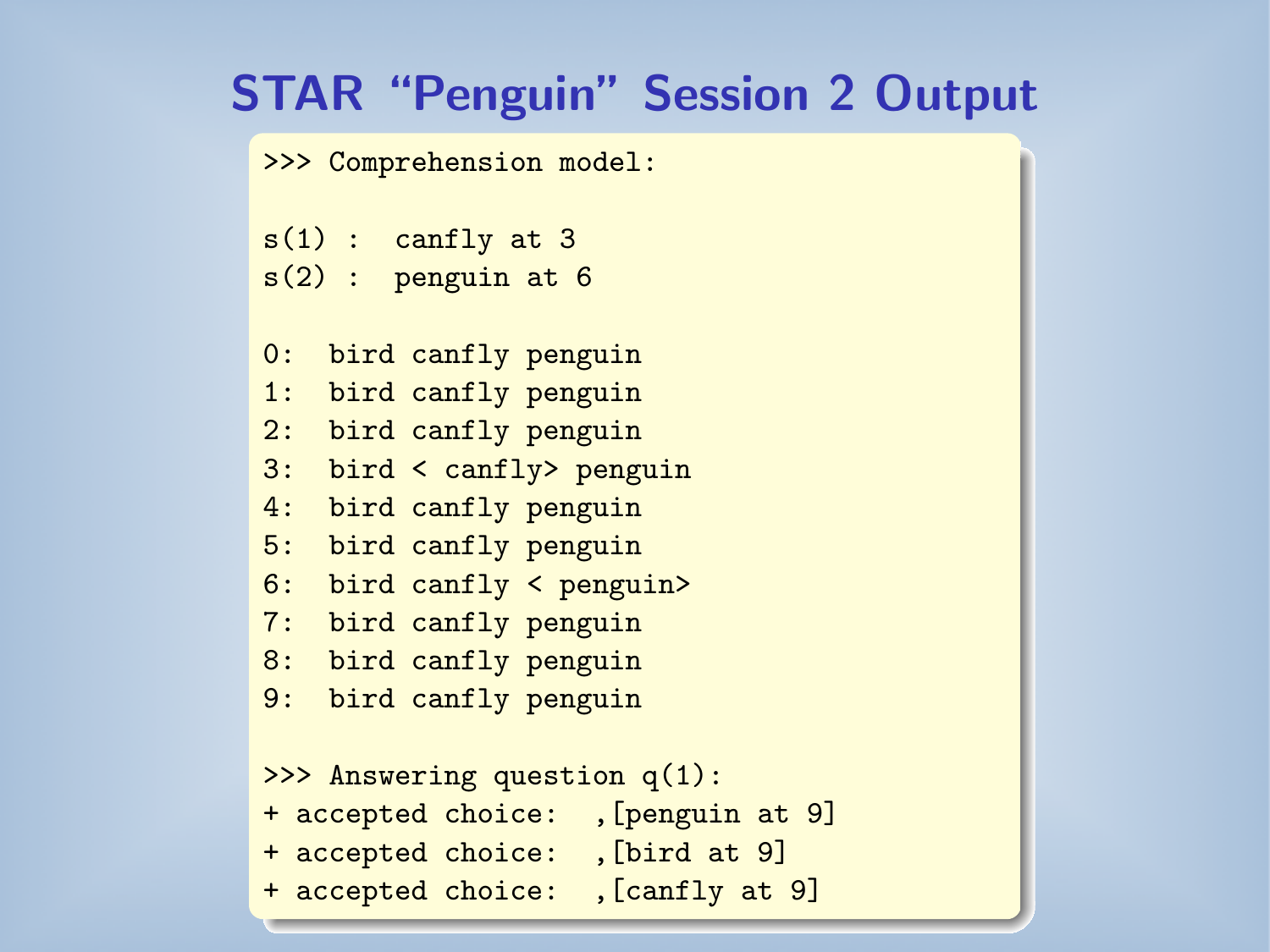## Empirical Studies with STAR

- We need tools such as STAR to answer questions about story undersanding (and commonsense reasoning in general) that are ultimately empirical.
- Main aims of our experiments are to explore:
	- $\Diamond$  The nature of representation: what are "natural representations" of world knowledge?
	- $\circ$  The effective use of knowledge: how is world knowledge effectively retrieved and/or specialised for the (comprehension) task in hand?
	- $\circ$  Coherence in comprehension: how can the psychological notion of coherence be exploited to increase the effectiveness of computation?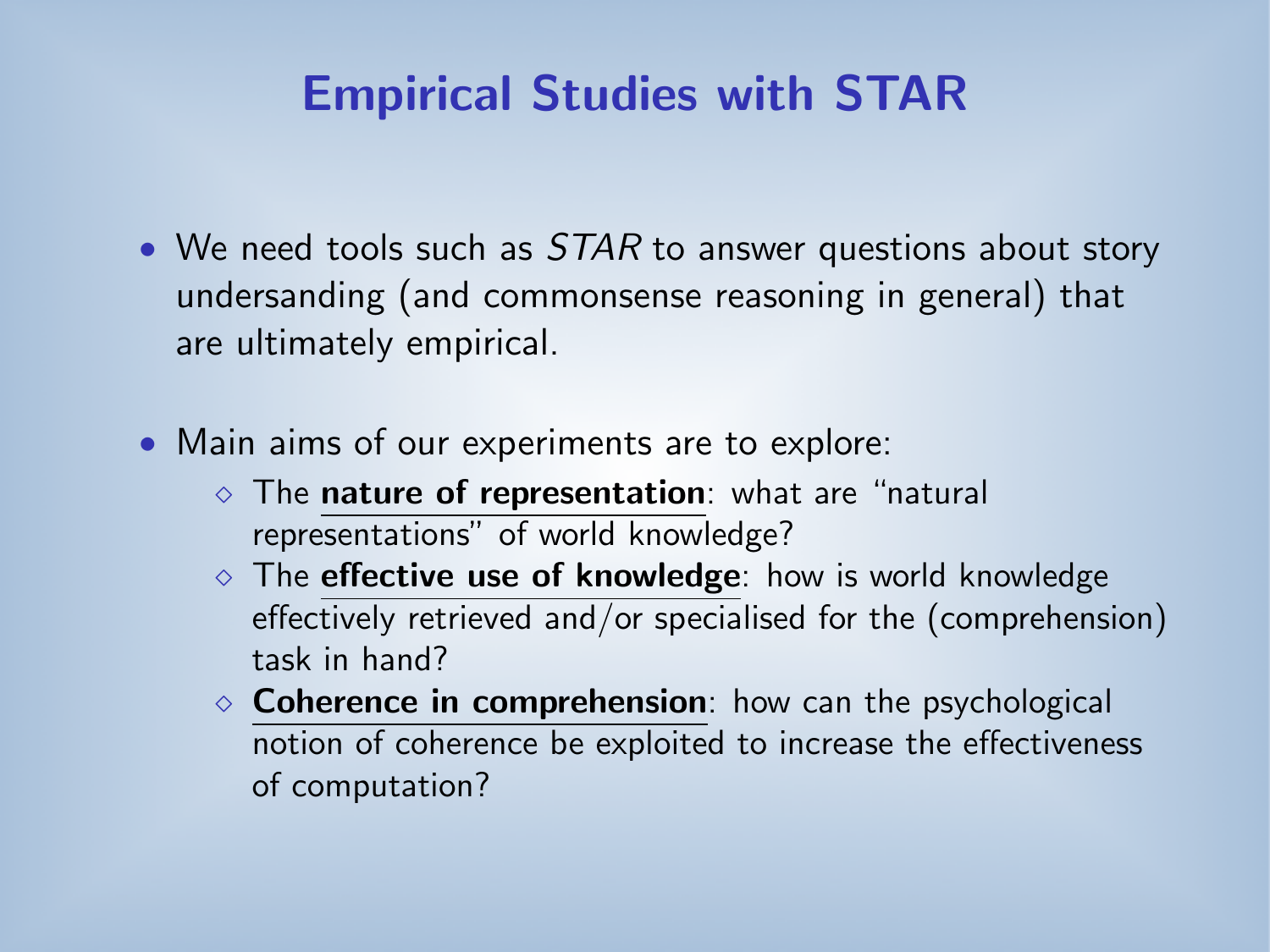### Some Psychological Experiments

- What knowledge do humans appeal to when comprehending a story? To what extent is it logical/argumentative? How deep/shallow is chaining of rules during comprehension?
- Initial experiment:
	- $\Diamond$  Readers answered comprehension questions with "think aloud" justifications.
	- $\Diamond$  Reader data pooled together, analysed and compiled into STAR world knowledge.
	- $\circ$  STAR's comprehension model answered questions according to the majority human view.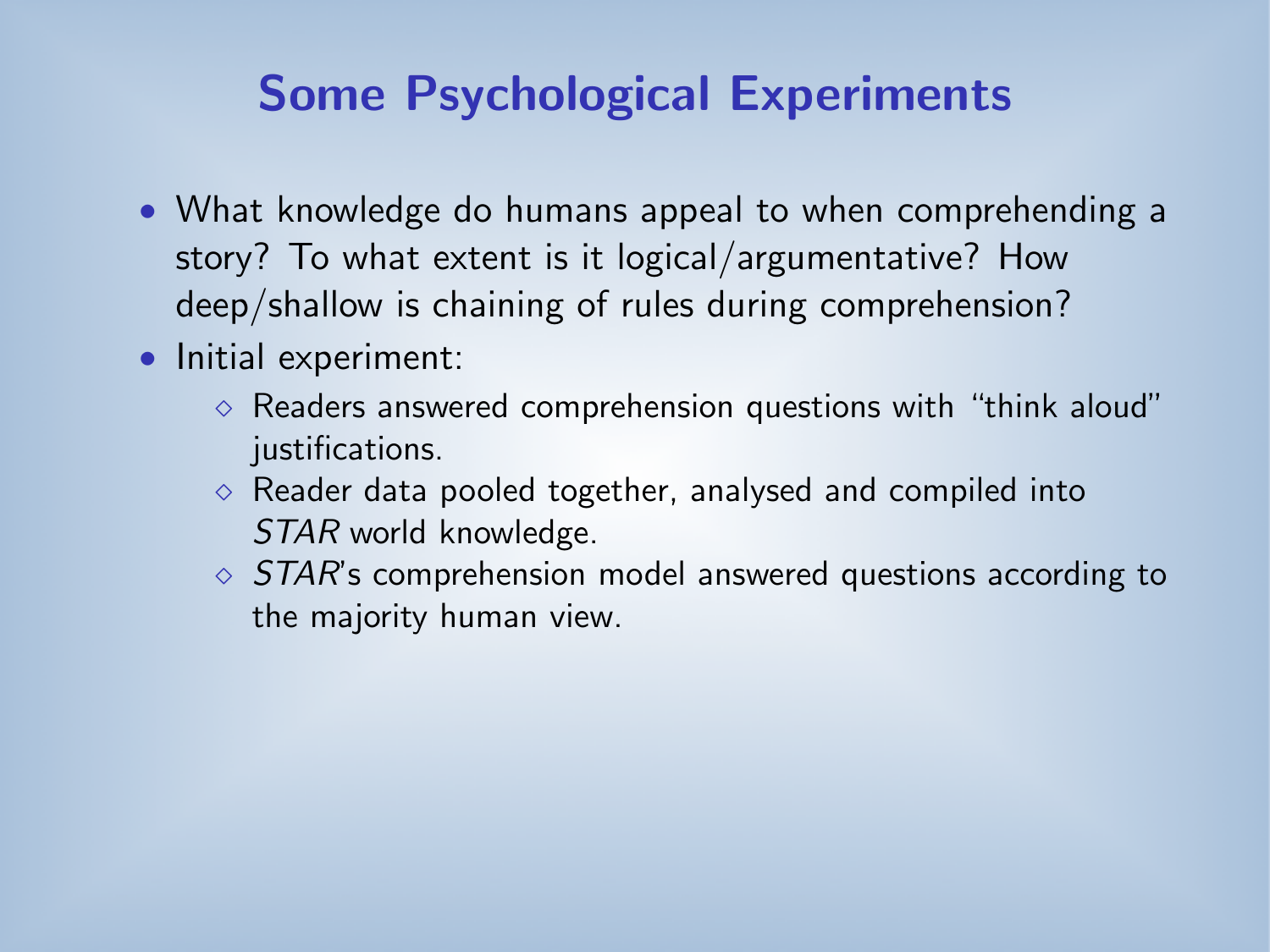### Some Psychological Experiments

- What knowledge do humans appeal to when comprehending a story? To what extent is it logical/argumentative? How deep/shallow is chaining of rules during comprehension?
- Initial experiment:
	- $\Diamond$  Readers answered comprehension questions with "think aloud" justifications.
	- $\Diamond$  Reader data pooled together, analysed and compiled into STAR world knowledge.
	- $\circ$  STAR's comprehension model answered questions according to the majority human view.
- More recent experiment:
	- $\Diamond$  More systematic using a larger pool of 60 readers.
	- $\Diamond$  Four different stories on the same "life at home" theme.
	- $\Diamond$  Readers asked to report world knowledge used in structured natural language version of association rules.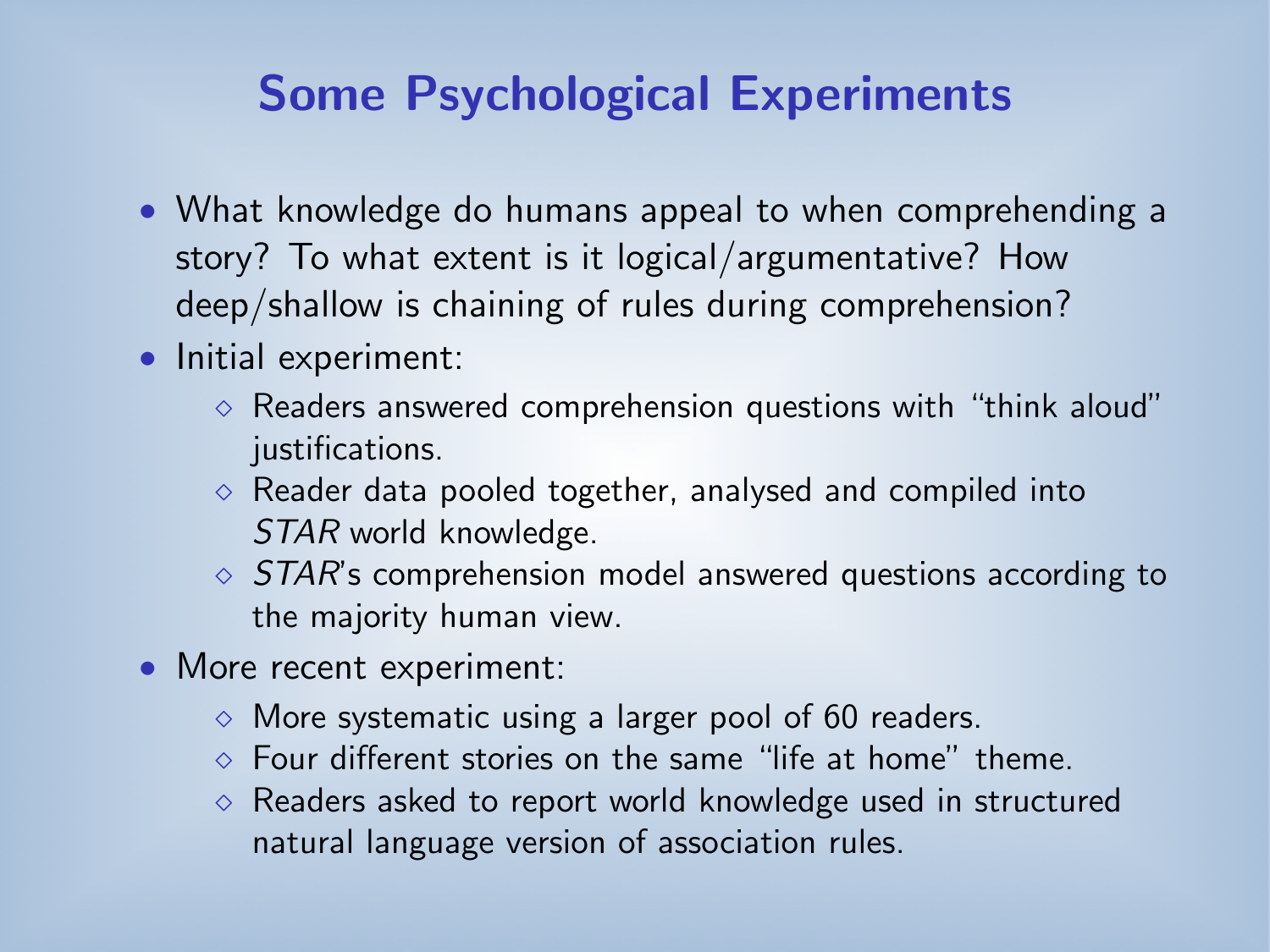### Experiments for Automated W.K. Acquisition

- We will experiment by crawling the Web for pages containing words found in a small corpus of short stories.
- What representation facilitates best the acquisition process?
- What are the pros and cons of learning directly in the language of the STAR system?
- Is the gathered knowledge general / specific enough to be used for comprehending actual stories?
- What types of knowledge cannot be extracted automatically due to lack of (reliable) training data?
- Is the *distributional hypothesis*, that "a word is characterized by the company it keeps" (Firth 1957), sufficient to justify that the learned knowledge is commonsensical?